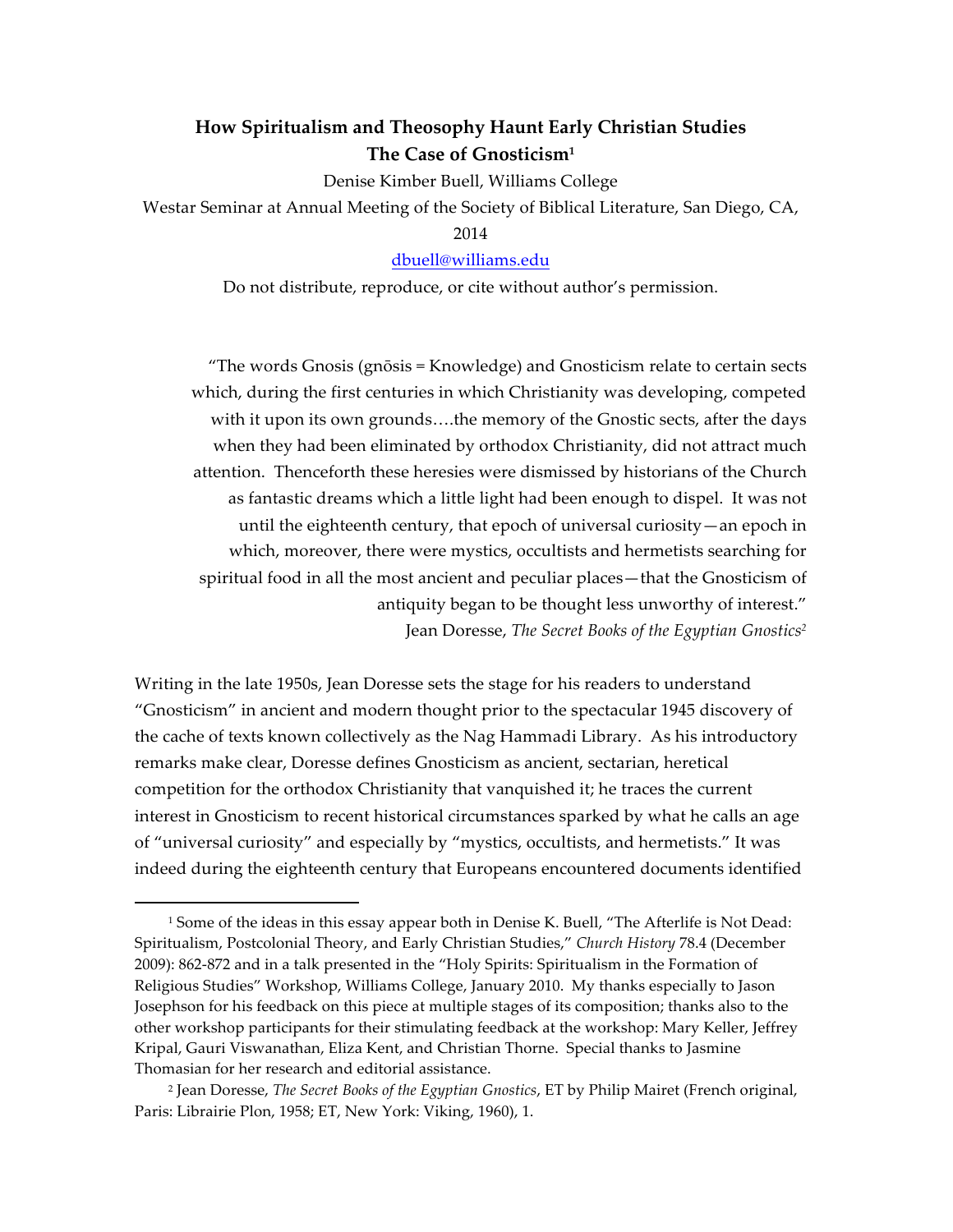as penned by "Gnostics," in contrast to simply texts that disparagingly discuss "Gnostics," in what are now referred to as the Codex Askew and the Bruce Codex.3 Both Coptic codices were brought to Great Britain in the second half of the  $18<sup>th</sup>$  century and acquired by the British Museum.4 The texts known from these two codices are the *Pistis Sophia* and *A part of The Books of the Savior* (Askew Codex), and the two *Books of Jeu* and an untitled text (Bruce Codex).

But this spiritual food was not actually made available until well into the following century. Only in 1851 was the Codex Askew published, first in Latin, and later into French and English (1901), and then German (1905). The Bruce Codex was first published in French (1891), and then in German (1892) and English (1933). Also in the late nineteenth century, 1896, a third Coptic codex, known as the Berlin Codex, came to light, containing *The Gospel of Mary*, a version of *The Secret Book of John*, *The Sophia of Jesus Christ*, and *Acts of Peter*, though these texts were not published until 1955. Thus, the discussion about "Gnostics" until the late nineteenth century continued to be based primarily upon polemical sources of the early Christian heresiologists.

Nonetheless, as Doresse notes, starting at the beginning of the nineteenth century, some modern works begin to be published that focus on Gnostics or Gnosticism; he marks out Jacques Matter's 1828 *Histoire critique de Gnosticisme* for special comment, arguing that Matter's definition of Gnosticism as "the introduction into the bosom of Christianity all the cosmological and theosophical speculations which had formed the most considerable part of the ancient religions of the Orient and had also been adopted by the Neo-platonists of the West,"5 found favor among "a generation which was as attracted to mystical marvels as those of the previous centuries had been allergic to them: it went far to make Gnosticism fashionable."6 Matter argued that Gnosticism was a form of "theosophical" thought, drawing syncretistically from other philosophies and religions, including by making a distinction between exoteric and esoteric teachings.7 Although Matter himself clearly viewed Gnosticism as a heresy, Doresse's point is that Matter's work fueled interest in Gnosticism rather than confining it to a problematic hurdle in the triumph of Christian orthodoxy. Doresse cites Flaubert

<sup>3</sup> Both codices are in Coptic and understood to be translations of Greek originals (as is also the case for the texts preserved at Nag Hammadi).

<sup>4</sup>The Bruce Codex was purchased in 1769 in Thebes by James Bruce during his travels and acquired by the British Museum in 1842 while the Codex Askew was acquired in 1785 from the Askew estate (Doresse, *The Secret Books of the Egyptian Gnostics*, 64-65, 76-77).

<sup>5</sup> Jacques Matter, *Histoire critique du Gnosticisme, et de son influence sur les Sectes religieuses and philosophiques des six premiers siècles de l'ère chrétienne* (Paris: F. G. Levrault, 1828), 16; cited in Doresse, *The Secret Books of the Egyptian Gnostics*, 2.

<sup>6</sup> Doresse, *The Secret Books of the Egyptian Gnostics*, 2.

<sup>7</sup> Matter, *Histoire critique du Gnosticisme*, 13.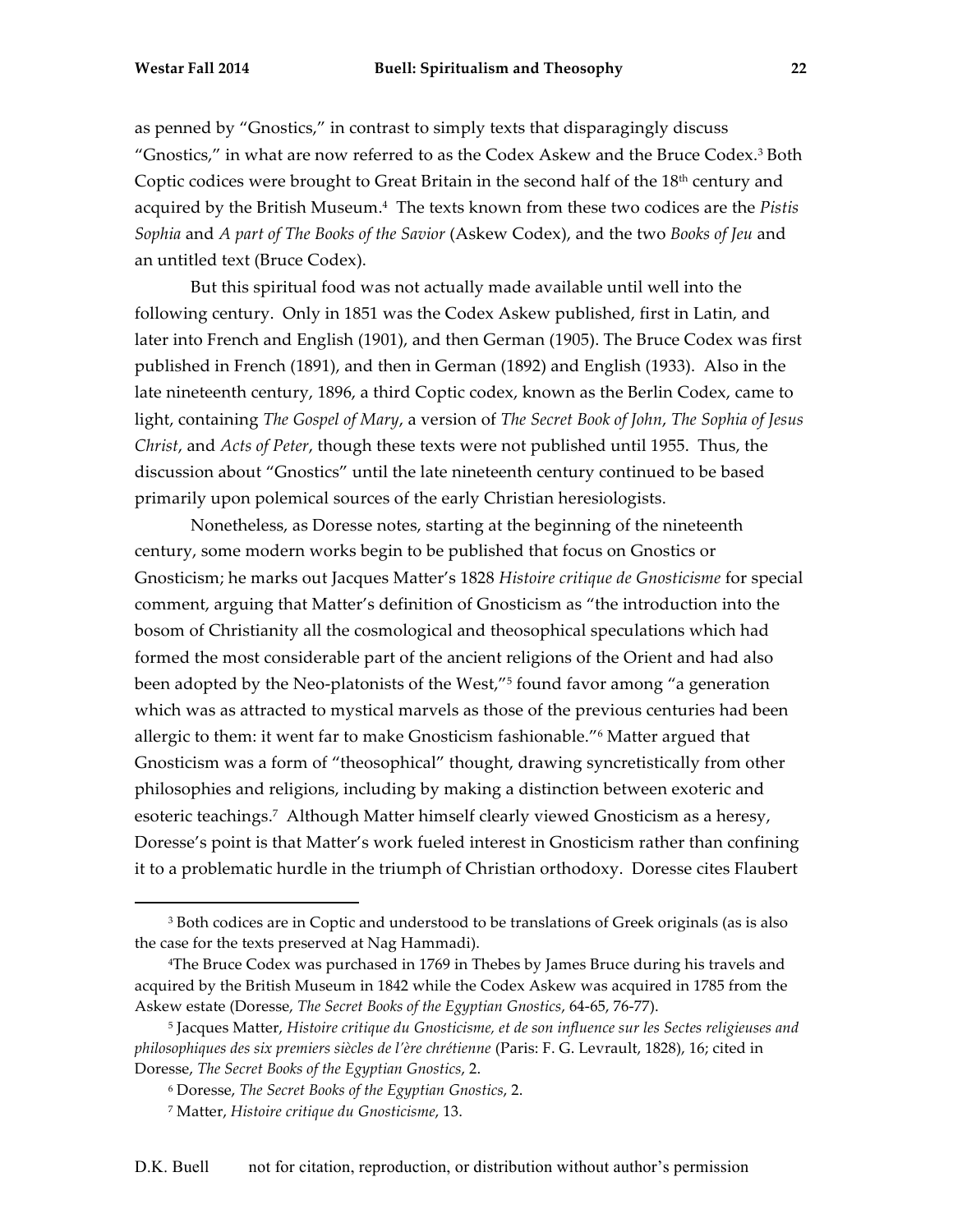and Barrès as among those whose works illustrated modern interest in Gnosticism, and singles out for criticism archaeologists who, "too susceptible to the taste of the public" have been overly quick to label as Gnostic "monuments and relics dug up from the soil of Roman and Byzantine Egypt."8

Although hinting at his discomfort if not disdain, Doresse tells us nothing more about the public with a taste for Gnosticism or about the kinds of mystical marvels captivating his eighteenth and nineteenth century predecessors. In fact, it is surprising that he highlights these modern factors at all. One might expect mention of the discovery of ancient manuscripts or monuments as they bear on the study of early Christian movements including those labeled "Gnostic," but why mention modern mystics, occultists, and hermetists? Why comment that Gnosticism became fashionable in the middle of the nineteenth century, in the wake of Matter's work?

Doresse's references to eighteenth century mystic, occultists, and hermetists need to be interpreted in terms of what he does not mention, the flourishing and popularity of spiritualism or spiritism in nineteenth century Europe, Great Britain, and North America as well as the late nineteenth and early twentieth century mystics, occultists, and hermetists who took a very active interest in re-interpreting early Christian history and indeed in claiming Gnosticism for themselves, especially the members of the Theosophical Society, founded in 1875. Indeed, the first English translation of *Pistis Sophia* from the Askew Codex was published in 1900 by a theosophist, G.R.S. Mead. 9 Theosophists and their spiritualist, occultist, and hermetic predecessors and contemporaries actively engaged questions of Christian origins, and found inspiration in the "cosmological and theosophical speculations" that Matter and Doresse among others found problematic about Gnosticism.

This essay focuses on these largely forgotten contributors to the modern study of early Christian history, especially Gnosticism. I argue that spiritualists and theosophists informed late nineteenth and early twentieth century scholarly interpretations of Christian origins, especially the definition and interpretation of "Gnosticism" in two major ways.10 First, they produced their own interpretations of early Christian history

<sup>8</sup> Doresse, *The Secret Books of the Egyptian Gnostics*, 2.

<sup>9</sup> G.R.S. Mead, *The Gnostics: Fragments of a Faith Forgotten; A Contribution to the Study of the Origins of Christianity* (1900; repr. 1960; New Hyde Park, NY: University Books, 1960); idem, *The Gnosis of the Mind* (London: The Theosophical Publishing Society, 1906); idem, *The Hymns of Hermes* (London: The Theosophical Publishing Society, 1907).

<sup>&</sup>lt;sup>10</sup> I have thus tried to begin to answer Ann Taves's observation that "little attention has been given to Spiritualists' interests in Christian origins," although as a scholar of Christian origins, I realize that much remains to be considered (*Fits, Trances, & Visions: Experiencing Religion and Explaining Experience from Wesley to James* [Princeton: Princeton University Press, 1999], n.77, 406). I have not aimed to comprehensively document spiritualist or theosophical engagements with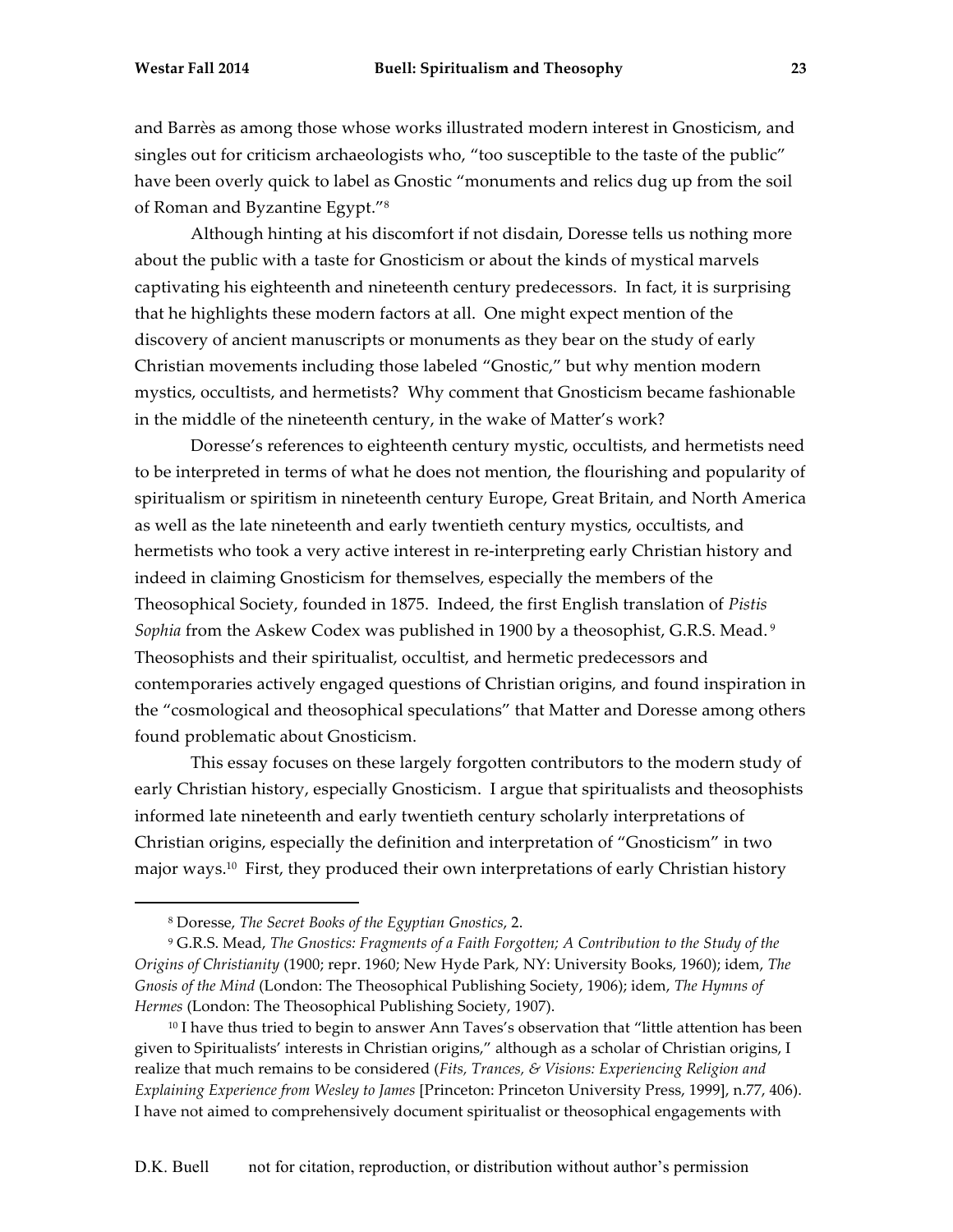that challenged doctrinal versions about the origins and development of Christian traditions. Both spiritualists and theosophists offered reconstructions of early Christian history that emphasized teachings and practices compatible with those they favored in the present and proposed reconstructions they used to critique other contemporary forms of Christianity. Theosophists found early Christian forms of gnosis and the categories of "gnostics" and "Gnosticism" especially useful for articulating their own views. Founder Helene Blavatsky as well as early theosophists such as Annie Besant and Charles W. Leadbeater appealed to "gnostics" as the true early Christians and theosophists as their heirs.

Second, spiritualists and theosophists served as foils for others to define ancient Christians. Characterizations of Gnosticism as heretical because elitist in its ideas about who has access to salvation, corrupted by foreign thought, anti-institutional and strongly individualistic, dualistic, and doctrinally flawed especially in terms of understandings of sin and Jesus, echo charges made against spiritualists and/or Theosophists in their heydays.11 Thus, we need to consider whether scholars defining

Christian origins or even "Gnosticism" in this piece but to pursue further some of the issues I raised in Buell, "The Afterlife is Not Dead."

<u> 1989 - Andrea Santa Alemania, amerikana amerikana amerikana amerikana amerikana amerikana amerikana amerikana</u>

<sup>11</sup> Another standard characterization of Gnosticism concerns sexual ethics, with the assertion that Gnostics adopted a lifestyle of either extreme asceticism or sexual libertinism. Characterizing Gnostics as bipolar in their sexual ethics appears before the 19<sup>th</sup> century (e.g., Johannes Laurence von Mosheim *Institutes of Ecclesiastical History, Ancient and Modern*, English trans. by James Murdock and Henry Soames, ed. William Stubbs [Latin original 1737;1741; repr. London: Longman, Green, Longman, Roberts, & Green et al, 1863],1:85), citing as support for this view The late second-century Christian author Clement of Alexandria's mapping of Christian rivals as either excessively ascetic (Tatian) or excessively permissive (Epiphanes) is the most common source for scholars who claim that Gnostics lived out one of these extremes (*Stromateis* 3.5), even though Clement does not himself ascribe these behaviours to "Gnostics." This view persists even in one of the most respected surveys of early Christian history: "The Gnostic ethic...could take one of two forms....the majority of sects demanded an ascetic life with rules for mortification of the flesh and a special prohibition on marriage....But some groups drew the opposite conclusion...and became notorious for their orgies of immorality" (Henry Chadwick, *The Early Church*, revised ed [1967; London/New York: Penguin, 1993], 36). While charges of ethical extremism among Gnostics thus pre- and postdates the rise of modern spiritualism, I have nonetheless wondered whether it's a coincidence that biblical scholars call attention to sexual ethics as evidence of Gnosticism's problematic implications precisely when the counternormative cultural options available to late 19th c. Americans and Europeans included the celibate, spirit-channeling Shakers, the vegetarian rigorists of Graham and Kellogg, and the Freelove spiritual activism of Victoria Woodhull. Would calls for marriage law reform have sounded like libertinism? For the foundational study about spiritualist activism with respect to gender, see Ann Braude, *Radical Spirits: Spiritualism and Women's Rights in Nineteenth-Century America*, 2nd ed. (1989; Bloomington: Indiana University Press, 2001); see also Barbara Goldsmith, *Other Powers; The Age of Suffrage, Spiritualism, and the Scandalous Victoria Woodhull* (New York: Knopf, 1998).

D.K. Buell not for citation, reproduction, or distribution without author's permission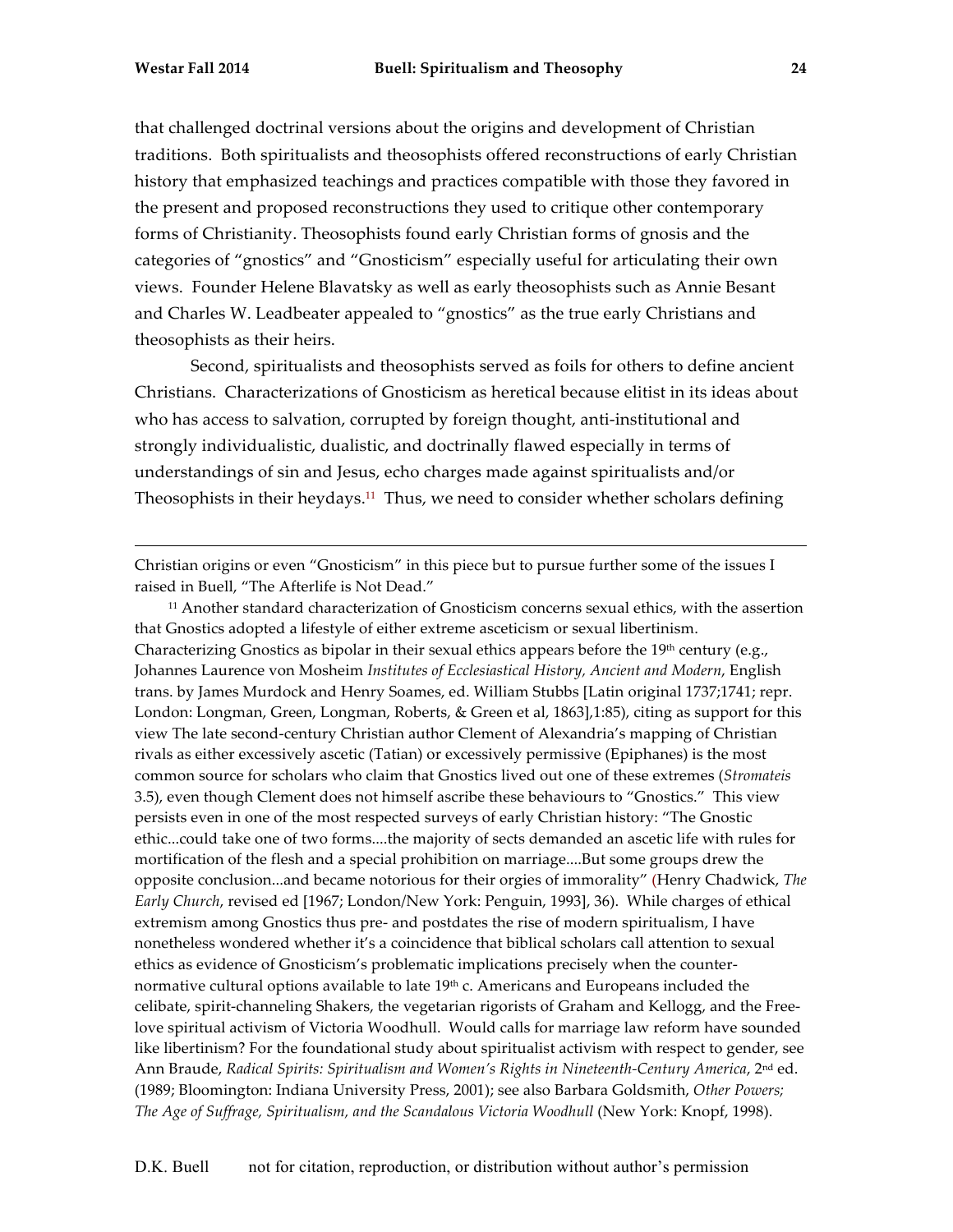Gnosticism did so with one eye on contemporaries who were interpreting early Christian texts for themselves to quite different ends. In other words, I am arguing that spiritualist and theosophical interpretations of Christian origins served as sites of friction leaving spectral traces upon the professionalized forms of biblical and early Christian studies.12

Let me stress, though, that we should not draw too sharp a distinction between scholarly writings and those of spiritualists and theosophists in the time period under consideration. The second half of the nineteenth and even through the first half of the early twentieth century was a period in which biblical studies and church history were becoming professionalized but this was also an era when educated and curious folks published and presented works without being credentialized professionals and when those who were clerics and academics became fascinated with and sometimes active participants in séances, psychical research, and various forms of esotericism and occultism.13 Classicist E.R. Dodds, for example, served also as the President of the British Society for Psychical Research. This broader context is crucial for understanding how and why spiritualism as a popular movement and theosophy as one of its esoteric offshoots is relevant to consider in relation to the study of Christian origins.

Considering spiritualist and theosophical engagements with early Christianity and "Gnosticism" in particular challenges us today to question easy distinctions between academic and non-academic perspectives and to rediscover an important set of voices whose perspectives on early Christianity we need not share to appreciate both their sincerity and their significance for challenging and shaping ongoing discourses about what is at stake in the present when we reconstruct early Christian history and interpret ancient sources.

<sup>&</sup>lt;sup>12</sup>The missionary competition of Theosophists with Christians in India served as specific context for contesting claims about Christian origins, including the place of "gnostics." In this piece, I do not explore the context of missionary competition between Christians and Theosophists in India on the study of Christian origins. Nevertheless, to give one example, Sydney Cave insists that Christian missionaries must chart a path, as he says the early Christians did, between "idolatry" and "theosophic mysticism." Sydney Cave, *The Religious Quest of India: Redemption Hindu and Christian* [London: Humphrey Milford, 1919], 230). In his view, "Any one familiar to some extent with the writings of the early fathers of the Church will feel, if he lives in India, that he is living in a world surprisingly like theirs." Cave even recommends that missionaries read scholarship on early Christianity, continuing: "books as Harnack's *Expansion of Christianity*, or Glover's *Conflict of Religions in the Early Roman Empire* would, *mutatis mutandi*, serve, far better than any missionary reports would, to describe the religious situation in India today" (ibid., 1-2). See also Buell, "The Afterlife is Not Dead;" and Gauri Viswanathan, "The Ordinary Business of the Occult," *Critical Inquiry* 27.1 (2000): 1-20.

<sup>13</sup> See especially Steven Wasserstrom's book *Religion after Religion : Gershom Scholem, Mircea Eliade, and Henry Corbin at Eranos* (Princeton: Princeton University Press, 1999).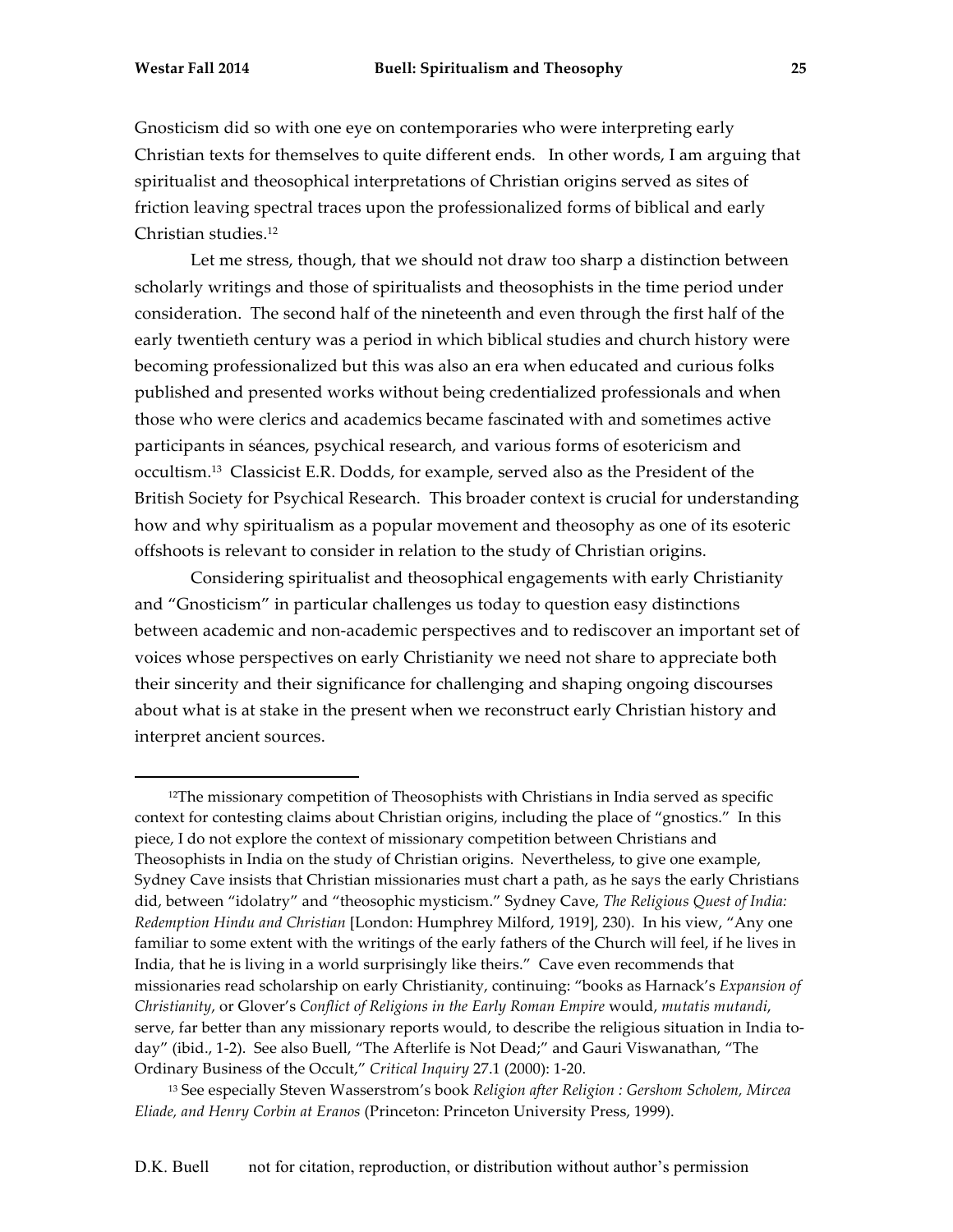#### **Questions of Approach**

 

So what do we wish to know from a study of Gnosticism? Christianity in all its variety? Why? To provide more options for contemporary theological reflection? To put normative Christianity on a firm historical foundation by showing the superiority of its particular structures and traditions? To legitimate changes to the definitional norms and practices of contemporary Christians (feminist, liberationist, evangelical)? To understand Gnostic phenomena as exempla of the religious experiences of humanity, and hence as possibilities for us? To plumb the depths of human intellectual folly? Or is the task more limited? Is it to distinguish a self-identified group and a complex of textual material? To elucidate the meaning of obscure passages in ancient literature? Karen L. King, *What is Gnosticism*?14

The category of Gnosticism has received critical scrutiny in the wake of the Nag Hammadi find.15 Karen King's important study of late nineteenth- and twentiethcentury scholarship on Gnosticism underscores the connections between the methods, assumptions, and approaches on modern interpreters and the results of their engagement with ancient writings. For example, when Adolf von Harnack writes in 1885: "The movement which resulted in the Catholic Church owes its right to a place in the history of Christianity to the victory over Gnosticism and to the preservation of an important part of early Christian tradition,"16 he defines Gnosticism so in keeping with

<sup>16</sup> See Adolf von Harnack, *The History of Dogma*, vol. 2, English trans. Neil Buchanan from the 3rd German edition (German original 1885; 3rd ed. 1900; New York: Dover, 1961), 2-3. "The second century of the existence of the Gentile-Christian communities was characterized by the victorious conflict with Gnosticism and the Marcionite church, by the gradual development of an ecclesiastical doctrine, and by the decay of the early Christian enthusiasm. The general result

<sup>14</sup> King, *What is Gnosticism?* (Cambridge, MA: The Belknap Press at Harvard University Press, 2003),18-19.

<sup>15</sup> Most notably, Michael A. Williams, *Rethinking "Gnosticism:" An Argument for Dismantling a Dubious Category* (Princeton: Princeton University Press, 1996); King, What is Gnosticism? (2003); Ismo Dunderberg, *Beyond Gnosticism: Myth, Lifestyle, and Society in the School of Valentinus* (New York: Columbia University Press, 2008); and David Brakke, *The Gnostics: Myth, Ritual, and Viersity in Early Christianity* (Cambridge: Harvard University Press, 2010). I side with those who reject Gnosticism as shorthand for arch-heresy of early Christianity, preferring instead to reconstruct early Christian history as a series of struggles among groups whose various visions were equally contested and potentially viable—a move that allows me to engage what has been classified as Gnostic on an equal footing with texts and views retrospectively located as representing orthodoxy (see Buell, *Making Christians: Clement of Alexandria and the Rhetoric of Legitimacy* [Princeton: Princeton University Press, 1999], esp. 8-10 and 79-106; idem, *Why This New Race: Ethnic Reasoning in Early Christianity* [New York: Columbia University Press, 2005], esp. 116-137).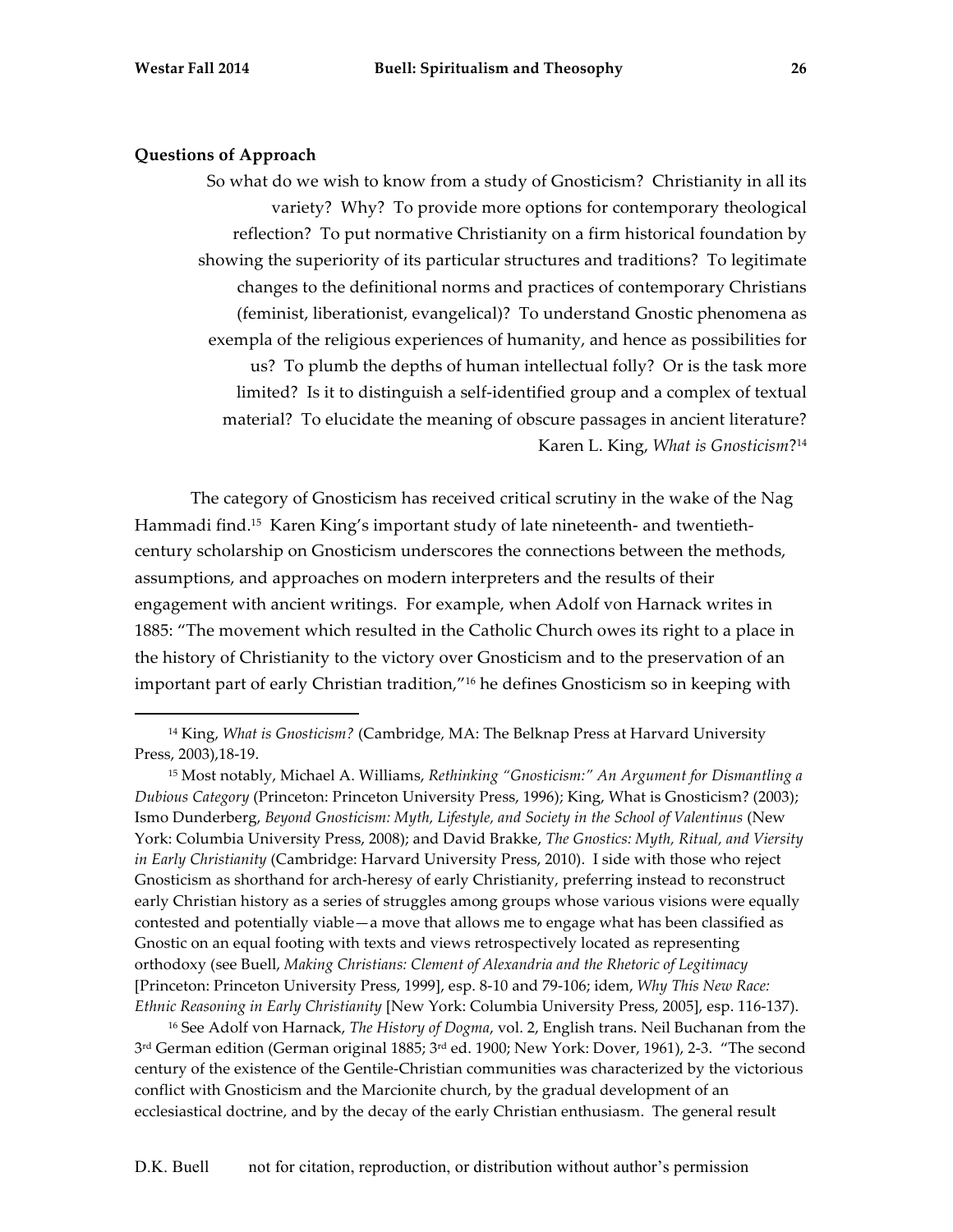one of the possibilities King lists above: "to put normative Christianity on a firm historical foundation by showing the superiority of its particular structures and traditions." As she notes, this way of framing Gnosticism continues to distort scholarly engagement with early Christian history.

Like King, I emphasize the importance of considering the historical and religious contexts in which modern scholarly creation of the category "Gnosticism" emerged as a way to address this distortion. I do so by highlighting the spiritualists and theosophists whose significance for the production of the category of Gnosticism and terms of debate surrounding it remain largely unknown.<sup>17</sup> I show both what spiritualists and theosophists had to say about early Christians and "Gnosticism" and how we can see the traces and impacts of these views in scholarship that helped to shape the mainstream academic views about Gnosticism.

In other words, I am asking not whether Gnosticism is a viable category but rather, in King's words, "what do we wish to know from a study of Gnosticism?" My concerns are neither to discern anachronisms that would disable "Gnosticism" as a category nor to uncover historical evidence that would authorize the term. It is certainly the case, as many others have shown, that the term "gnostic" (*gnostikos*; related to Gk. *gnōsis*) appears as both a term of self-designation for some early Christians and the target of heresiological polemic in early Christian literature starting in the mid-100s, and the writings of those considered "orthodox" or respected representatives of Christian tradition long served for as the primary evidence for "gnostics," including the writings of Justin Martyr, Irenaeus of Lyons, Clement of Alexandria, and a work attributed to Hippolytus of Rome.<sup>18</sup> Of these authors, only Clement used the term positively but also in contrast to rival Christians he portrayed as peddling a form of "puffed up" and problematic gnosis. And it is also the case that "Gnosticism" as a term seems to be coined in the eighteenth century to designate a heresy of early Christianity, characterized by a multiplicity of opinion (instead of the pure unity of apostolic origins), arising from the corruption of pure teachings with "oriental philosophy."19 But this information only gets us so far.

was the establishment of a great ecclesiastical association which, forming at one and the same time a political commonwealth, school and union for worship, was based on the firm foundation of an 'apostolic' law of faith, a collection of 'apostolic' writings, and finally, an 'apostolic' organization. This institution was the Catholic Church" (2:1). For an extensive analysis of Harnack's interpretation of "Gnosticism," see Karen L. King, *What is Gnosticism?* 55-70.

<sup>17</sup> Jeff Kripal's *The Serpent's Gift: Gnostic Reflections on the Study of Religion* (Chicago: University of Chicago Press, 2007) does draw from this pool, though in this work he is not directly engaging spiritualist writings.

<sup>18</sup> Brakke, *The Gnostics*.

<sup>19</sup> E.g., Mosheim, *Institutes*, 1:82-85.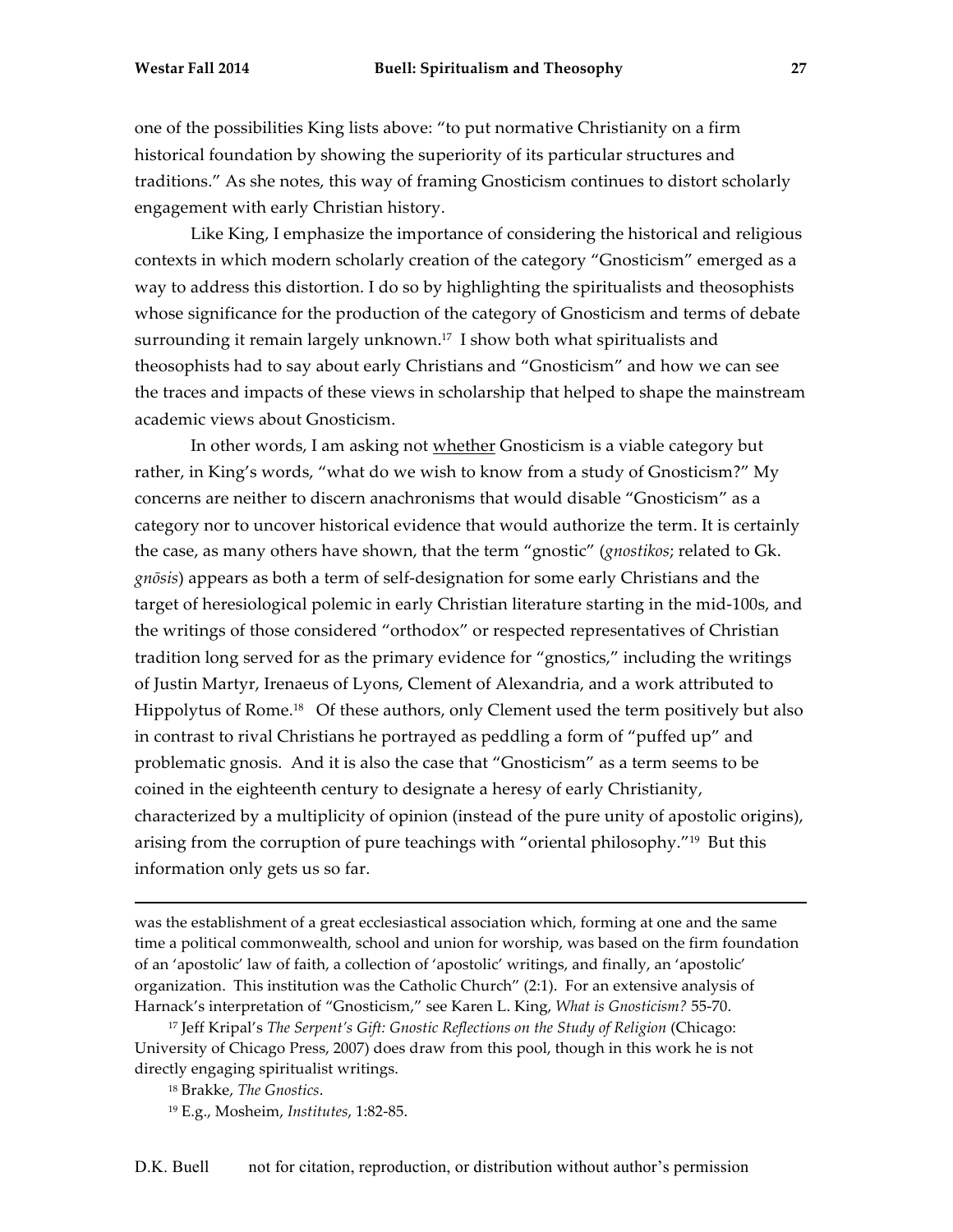Instead, by examining spiritualist and theosophical views about early Christians we can better understand how and why the term Gnosticism came to have the kinds of traction it does. Spiritualists and theosophists may seem marginal now; their voices have been rendered ghostly or aberrant in the study of early Christianity. But we can learn much from recognizing and responding to what haunts our fields. Always doubleedged, a "haunting always harbors the violence…that made it, and the... utopian," the potential for alternatives to present social structures and ethical relations.20 Exploring the traces of their views on scholarship whose impact we still recognize will help us to evaluate how, why, whether, and under what kinds of conditions to use the term Gnosticism in the future.

I have come to find the term haunting useful to make vivid the way my relationship to early Christian texts, my disciplinary predecessors, and my current ethical and social commitments defy mapping on a linear grid.<sup>21</sup> To speak in terms of haunting is to question assumptions about continuities and discontinuities between the past, present, and future, even as it centers the present (one is haunted in the present).<sup>22</sup> To speak in terms of haunting helps us to reject the equally problematic notions of causal determinism or sameness between ancient and modern contexts. Haunting offers one way to avoid the trap of anachronism or the implication that concepts we might wish to transform or undo are timeless, static, or inevitable. Critical reflections on religious studies have focused on theology or specifically Christianity as a haunting force or constitutive exclusion in the study of religion, but the place of spiritualism and esoteric movements such as theosophy in this disciplining process have not received much attention,23 and virtually no attention in biblical studies. This essay begins to address this lack.

<sup>20</sup> Gordon, *Ghostly Matters: Haunting and the Sociological Imagination* (Minneapolis: University of Minnesota Press, 1997), 207.

<sup>21</sup> Some of the material in the next few paragraphs is adapted from Buell, "God's Own People: Specters of Race, ethnicity, and Gender in Early Christian Studies,' in *Prejudice and Christian Beginnings: Investigating Race, Gender, and Ethnicity in Early Christian Studies*, ed. Laura Nasrallah and Elisabeth Schüssler Fiorenza (Minneapolis: Fortress, 2009), 167-171.

<sup>22</sup> What I am suggesting, then, is somewhat different from the analyses by Terry Castle (*The Apparitional Lesbian: Female Homosexuality and Modern Culture* [New York: Columbia University Press, 1993) and Carla Freccero (*Queer/Early/Modern* [Durham: Duke University Press, 2006]).

<sup>23</sup> There are some exceptions to this rule; e.g., Wasserstrom, *Religion after Religion*; Jeffrey J. Kripal, *Authors of the Impossible: The Paranormal and the Sacred* (University of Chicago Press, 2010), and Jason A. Josephson, "God's Shadow: Occluded Possibilities in the Genealogy of 'Religion'," *History of Religions* 52.4 (May 2013): 309-339.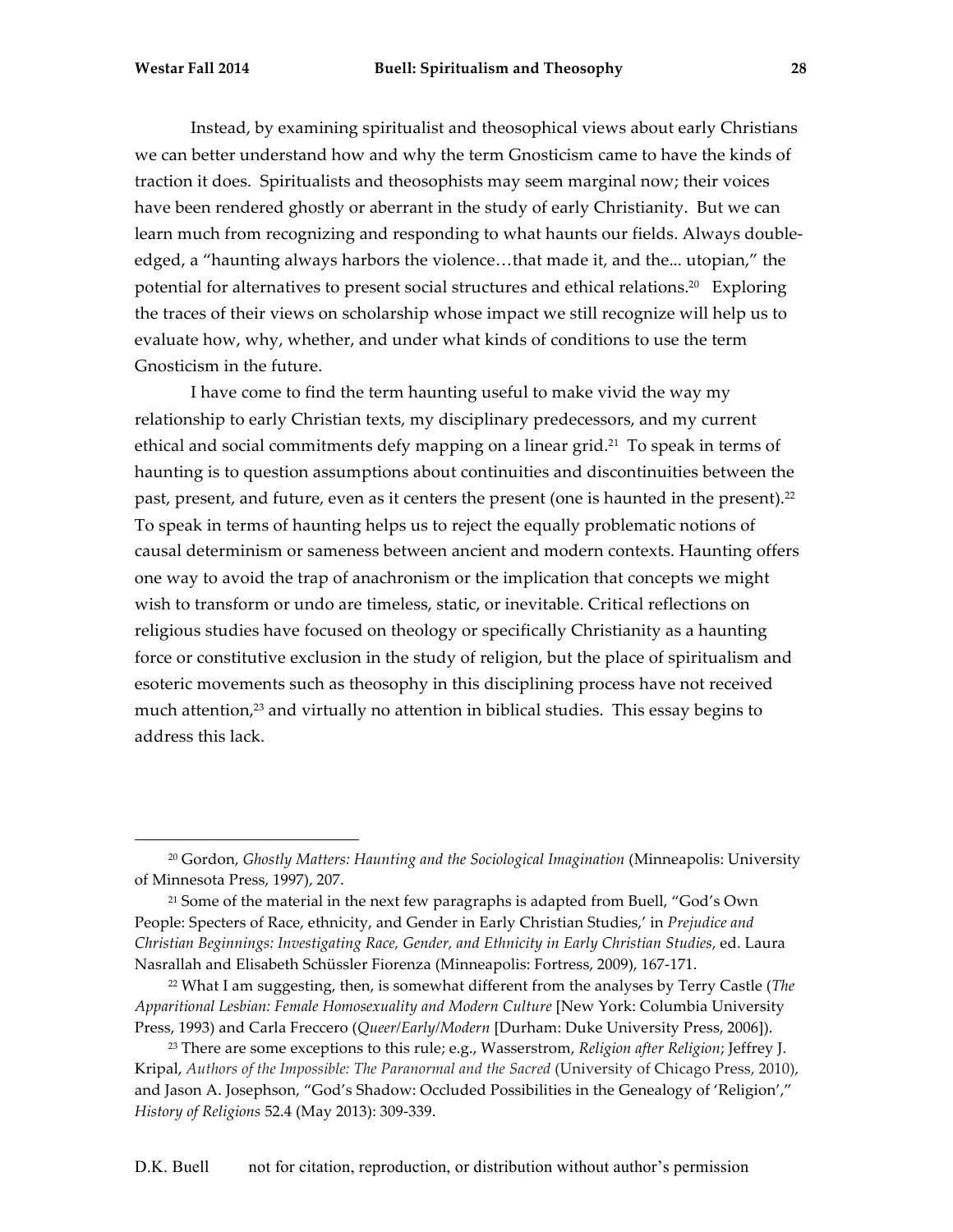## **Setting the Stage: A Brief Overview of Spiritualism and Theosophy**

E.R. Dodds depicts ancient Gnostics in terms drawn from the eighteenth century predecessors of spiritualists and theosophists: "I am inclined to see the Gnostic teachers less as 'philosophers' in any modern sense of the word than as natural myth-makers and visionaries, men of the stamp of Swedenborg and William Blake," drawing from personal visions or "mediumistic utterances."24 He does not mentioning spiritualists per se, but, as I noted earlier, Dodds was a member and one time President of the British Society for Psychical Research, a society dedicated to investigating the claims about spirit communication made by spiritualists.

So what are the central features of spiritualism and theosophy? Spiritualism is best described as a loose, popular set of movements held together by the idea that the human persists after the death of the body and that "discarnate" souls communicate with still embodied ones through mediums—whether objects such as tables to be tipped or rapped, ouija boards, or living bodies through whom discarnate souls may speak or direct hands to write. Most often, spiritualism is said to have begun in 1848, with the rappings of the Fox sisters in upstate New York, though it has important precedents in earlier religious trends of the eighteenth and early nineteenth centuries including the visions and teachings of Emmanuel Swedenborg, Methodism, and Andrew Jackson Davis.<sup>25</sup>

Theosophy, in the form of the Theosophical Society, was founded in 1875 by Colonel Olcott and Helene Blavatsky in the context of their interactions with spiritualist practices among other things. Theosophy departs from spiritualism in offering both a systematic doctrine and a coherent collective identity, even though there many subgroups and variations of theosophy arose in the wake of the society's founding. Theosophical writings often were and are authorized with reference to mediumship that the source of their knowledge is not the human author so much as a "master" who has communicated through a chosen person; theosophical groups structured themselves around knowledge understood to be secret, but theoretically accessible to all humans in a series of levels—correlating to levels of spiritual and physical perfectability.

Spiritualists largely held the view of Jesus as fully human (where human is importantly defined as characterized by spirit) but in communication with divinity or transformed into divinity and thus an exemplar of the kind of spiritual development

<sup>24</sup> E.R. Dodds, *Pagan and Christian in an Age of Anxiety: Some Aspects of Religious Experience From Marcus Aurelius to Constantine* (Cambridge: Cambridge University Press, 1965), 19 n.1. Dodds suggested, building directly on E. de Faye and echoing Hans Jonas, that we should imagine a "Gnostic tendency" that expressed a profound experience of alienation in imaginative mythological terms welling up from "what we now call the Unconscious" (18-19).

<sup>25</sup> See Anne Taves, *Fits, Trances, and Visions*.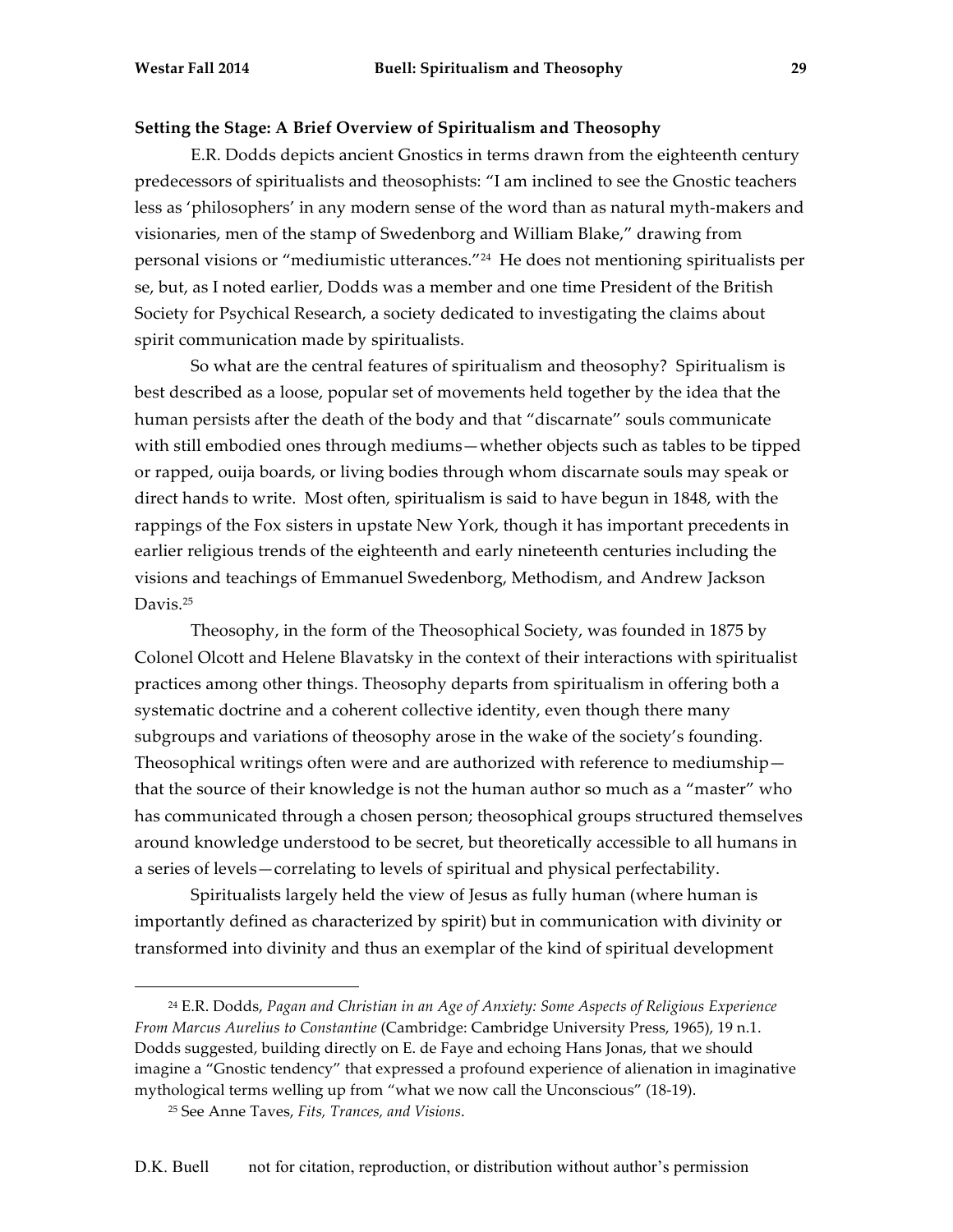potentially available to all humans. Theosophists develop this point, though some viewed Jesus as a fully divine being whose divinity humans can also accomplish, rather than as a perfected human. By means of insights gained from discarnate spirits and the training of one's own mediumship (spiritualists) or by means of insights gained from adepts and initiation corresponding to one's own spiritual development (theosophists), they interpreted biblical and early Christian sources to proffer an optimistic sense of human potential.

Spiritualist and theosophical writings, despite important differences, share some general tendencies in the ways they speak about Christian origins. Most broadly, these writings tend to view Christian history as the story of one manifestation of universal truths and of a process of covering over or turning away from these truths.<sup>26</sup> Thus, they produced narratives about Christianity that located the tradition within a much larger, often explicitly comparative, framework arguing that neither Jesus nor the central claims of Christianity were unique; if properly understood, the key doctrines and practices of Christianity are glosses on insights (gnosis) that predate and exceed Christianity.

For most spiritualists and theosophists, the truths in Christianity could also be found in, if not causally traced to, contexts including mystery cults of the Mediterranean, Egyptian religion and hermeticism, Greek philosophical thought, Buddhism, and Vedic Indian traditions. In making such connections, spiritualists and theosophists continued the trends that Jean Doresse notes in describing the eighteenth and nineteenth study of Gnosticism, with Gnosticism being linked to a wide variety of sources, and the framing of ancient gnosis coming to include *both* a negative and positive valence.

If Jacques Matter's 1828 study of Gnosticism offered a negative interpretation of Gnosticism, Charles William King's 1864 *The Gnostics and their Remains* is its positive counterpart. King, a numismatist at Cambridge University, proposed that Gnosticism was of Indian origin, transmitted to the Mediterranean world via Buddhism.<sup>27</sup> For King,

<sup>&</sup>lt;sup>26</sup> As Ann Taves discusses, spiritualists also read biblical texts to support a universalizing kind of comparative theory of religion in which Christianity is just one type of religion through which spiritual truths may be accessed—but only in some contexts (*Fits, Trances, & Visions*, 180- 202).

<sup>27</sup> Charles William King, *The Gnostics and their Remains, Ancient and Medieval* (Originally published 1864; second, revised edition, 1887; reprinted, San Diego: Wizards Bookshelf, 1982). King's expertise was in gemstones and numismatics but *The Gnostics and their Remains* was cited extensively by theosophists and reprinted by theosophists. It is not clear that King himself was a theosophist but his skepticism of what Karen King calls the "master narrative" of Christian origins made him a very useful source for theosophists. For example, C.W. King writes very critically of an earlier study of Gnosticism in English that unquestioningly accepts the heresiological perspective; King states that this earlier study errs by "taking for granted, upon the bare word of their opponents, that the various Teachers of the Gnosis were mere heretics, that is,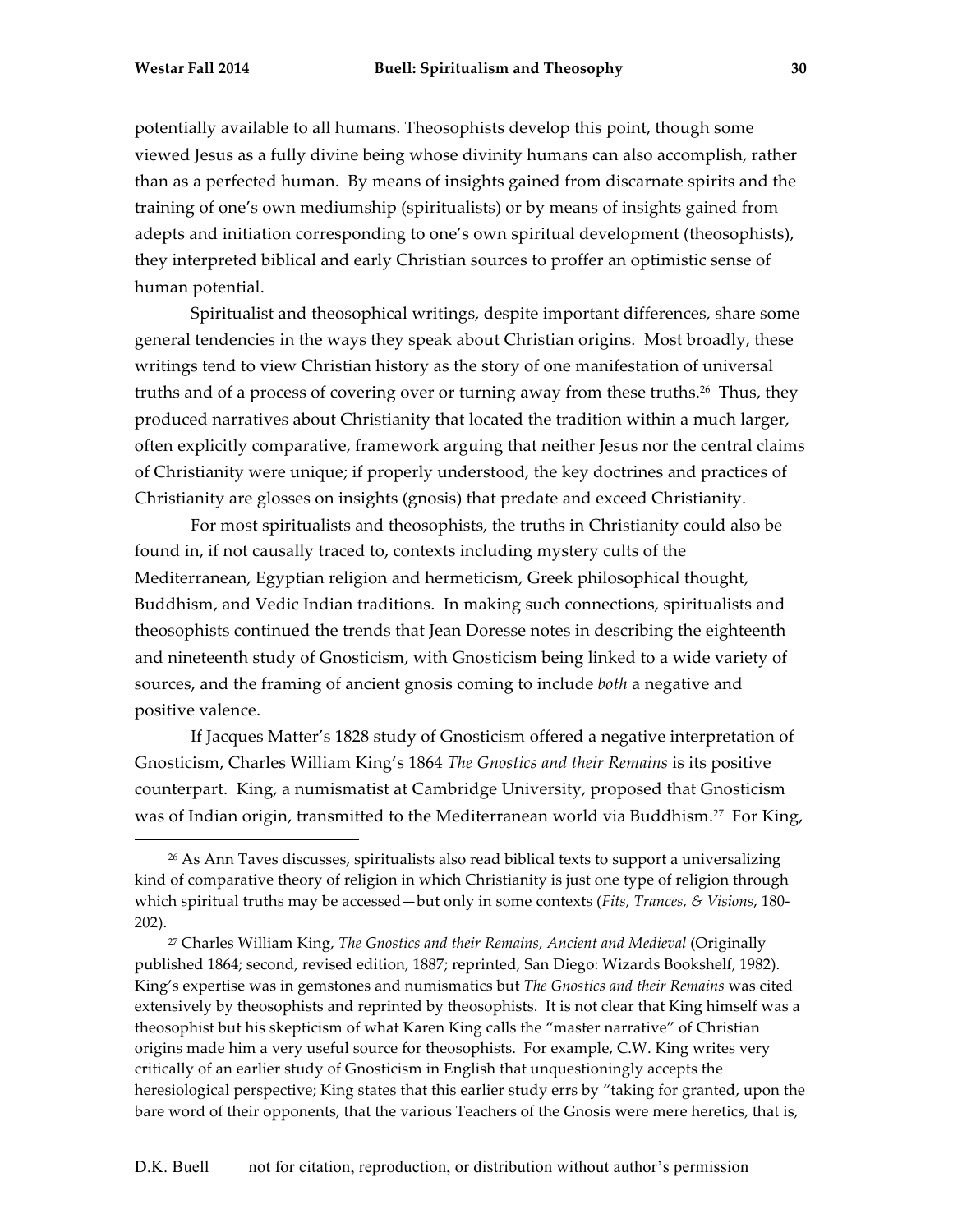Gnosticism was less a heresy than a Christian expression of a pre- and non-Christian way of thinking and living. *The Gnostics and Their Remains* became widely cited by members of the Theosophical Society to support their universalizing esoteric views.

In the next two sections, I'll examine spiritualist and theosophical writings in turn, showing how their views relate to those of their contemporaries.

#### **Spiritualists**

Salvation, in its more philosophic sense, is soul-growth—divine unfoldment from the innermost outward, and a strictly personal matter. My savior is the *Christ* principle. It was born with me—it is *in* me—it *is* me. It was before the wandering Galilean; before Abraham; before astral world commenced their stately march through sidereal heavens—it is pre-existent—eternal!.... 'Work out your own salvation,' is among the best of the Pauline writings. -James Peebles, *Seers of the Ages*<sup>28</sup>

Spiritualist writings of the mid- to late-nineteenth century rarely invoke the notion of gnosis but their critiques of nineteenth-century Christianity as moribund and overly materialistic, their disdain for the doctrine of atonement, their positive emphases on the spirit as the persisting element of human personality, and their interest in connecting Christian ideas to non-Christian sources may help us to understand modern depictions and critiques of ancient Gnostics. In addition, as we shall see later in this section, spiritualist optimism about the use of new technologies such as photography, radio, and telephone may shed indirect light on characterizations of Gnosticism.

When spiritualism took off in mid-19<sup>th</sup> century North America, its participants and proponents were primarily Christian in upbringing, and many maintained relationships to various Christian groups. So it is not surprising many spiritualists interpreted both biblical texts and Christian history. Spiritualists "built an entire religious system around belief in spirit activity and the practice of spirit communication" available to all.29 Spiritualists looked to Christian origins especially to support their central claims of the ability of those still living to communicate with the

perverters of the regular (!) Christian doctrine which they had at first embraced as a divine revelation, he [Walsh], like his guides, did not trouble himself any further to investigate the true origin of their systems, but was content with roughly sketching their most prominent features; whilst in explaining their extant productions, he refers all, however diverse in nature, to the same school, and interprets them according to his own preconceived and baseless views of their character" (King, xiii).

<u> 1989 - Andrea Santa Alemania, amerikana amerikana amerikana amerikana amerikana amerikana amerikana amerikana</u>

<sup>28</sup> James Peebles, *Seers of the Ages*, 92.

29Bret Carroll, *Spiritualism in Antebellum America* (Bloomington: Indiana University Press, 1997), 8.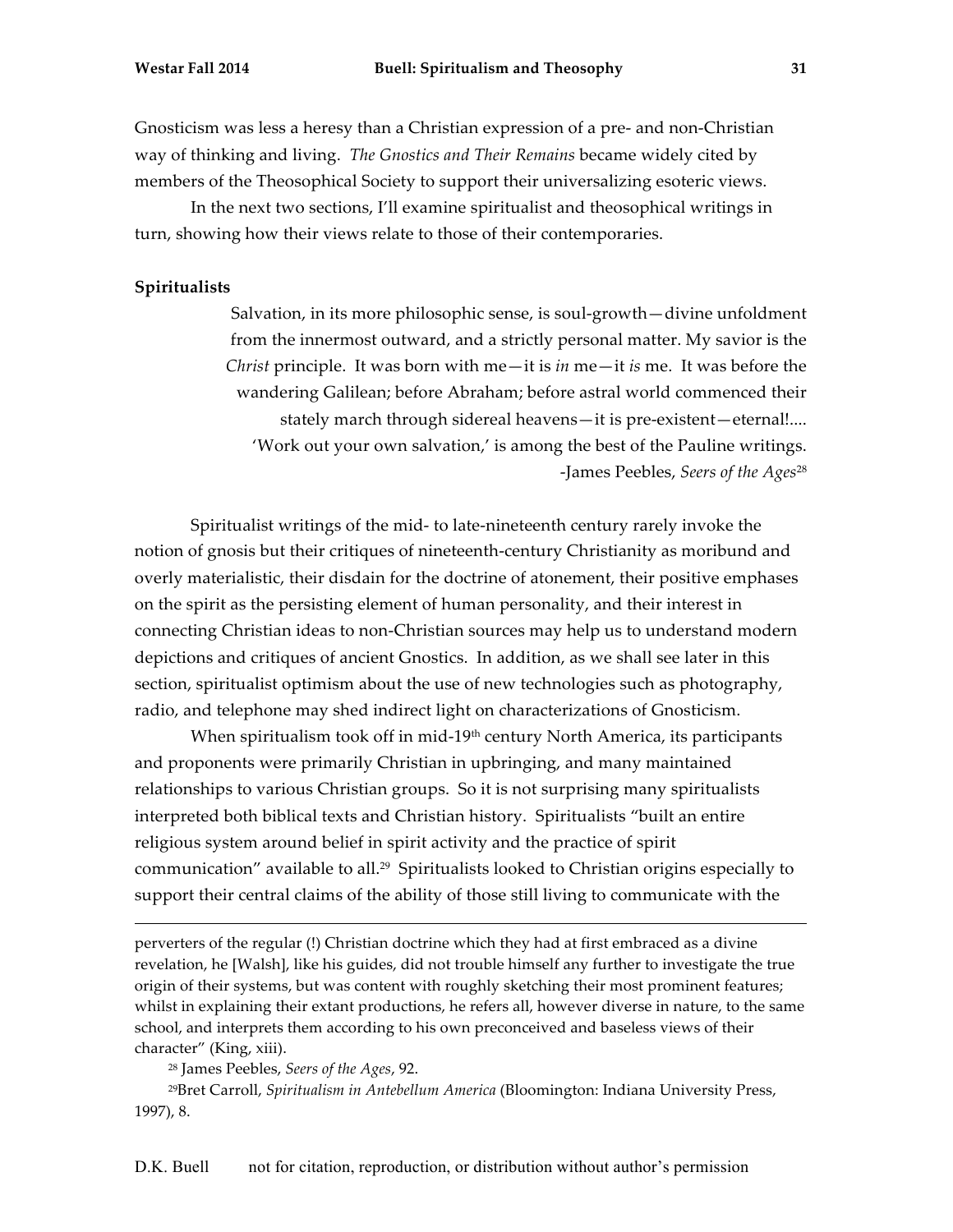spirits of those who have died (the discarnate). Spiritualists found ample evidence in biblical and other ancient writings of spirits communicating with the living, and that this communication is available to all—the two central tenets of this wide-ranging, diverse movement.30 Not only the story of the "witch of Endor," but also the transfiguration scene in the synoptic gospels (Mark 9:2-10; Matt. 17:1-9; Luke 9:38-36), as well as Mark 13:27, Matthew 10:20 and John 14:12 were among the most cited biblical texts. Furthermore, biblical and early Christian writings were resources for spiritualists' critiques of centralized authority and institutionally determined structures as well as support for alternatives to Christian doctrines, notably about resurrection, Christology, and salvation in early Christian writings.

Spiritualists rejected the idea of physical resurrection, $31$  understanding that what survives after death is the spirit, a view correlated with the notion of communication between the spirits of those discarnate and those still living in bodies. Unitarian minister turned spiritualist James Peebles, who also served for a time as the editor of the spiritualist publication *Banner of Light*, appealed to Gnostic texts to support this view: "[Gnostics] held to the oriental philosophical theory, that all spirits emanated from God, and were a part of him; ….that Christ, as a heavenly spirit, was not invested with a mortal body after his resurrection, or, better, emancipation."32

Especially popular with spiritualist interpreters were the ideas that Jesus had been an ordinary human who developed himself into a particularly successful and sensitive medium for spiritual forces. Abraham Wallace put it this way in a 1904 lecture to the London Spiritualist Alliance, that Jesus was "a highly gifted psychic" who never claimed to be divine but was "the most divine expression of humanity," and thus an exemplar for all humans.<sup>33</sup> This understanding of Jesus both supported and helped to articulate the view that human salvation is a matter self-cultivation—that all have a

<sup>30</sup> For fuller discussion, see Denise Kimber Buell, "Hauntology meets Post-Humanism: Some Payoffs for Biblical Studies," in *The Bible and Posthumanism*, ed. Jennifer Koosed (Semeia Studies; Atlanta: SBL Publications, 2014), 29-56.

<sup>31</sup>Spiritualists portrayed Jesus as a fully human exemplar for spiritual intercourse or mediumistic development. In this respect, spiritualists differ sharply from most scholarly characterizations of early Christian Gnostics. While biblical scholars regularly characterize Gnostics as having a docetic Christology, that is, interpreting Jesus as a divine redeemer who only appeared to be human. Some favoured an adoptionist Christology, that is, the idea that Jesus was born fully human but was spiritually transformed by the reception of the holy spirit at his baptism.

<sup>32</sup>Peebles, *Seers of the Ages: Spiritualism Past and Present. Doctrines stated and moral tendencies defined* (Chicago: Progressive Thinker Publishing House, 1903), 130.

<sup>33</sup> Abraham Wallace, *Jesus of Nazareth and Modern Scientific Investigation: From the Spiritualist Standpoint*. 2nd ed. (Manchester, UK: Two Worlds, 1920), 13, 6. Also discussed in Buell, "Hauntology Meets Posthumanism," 46.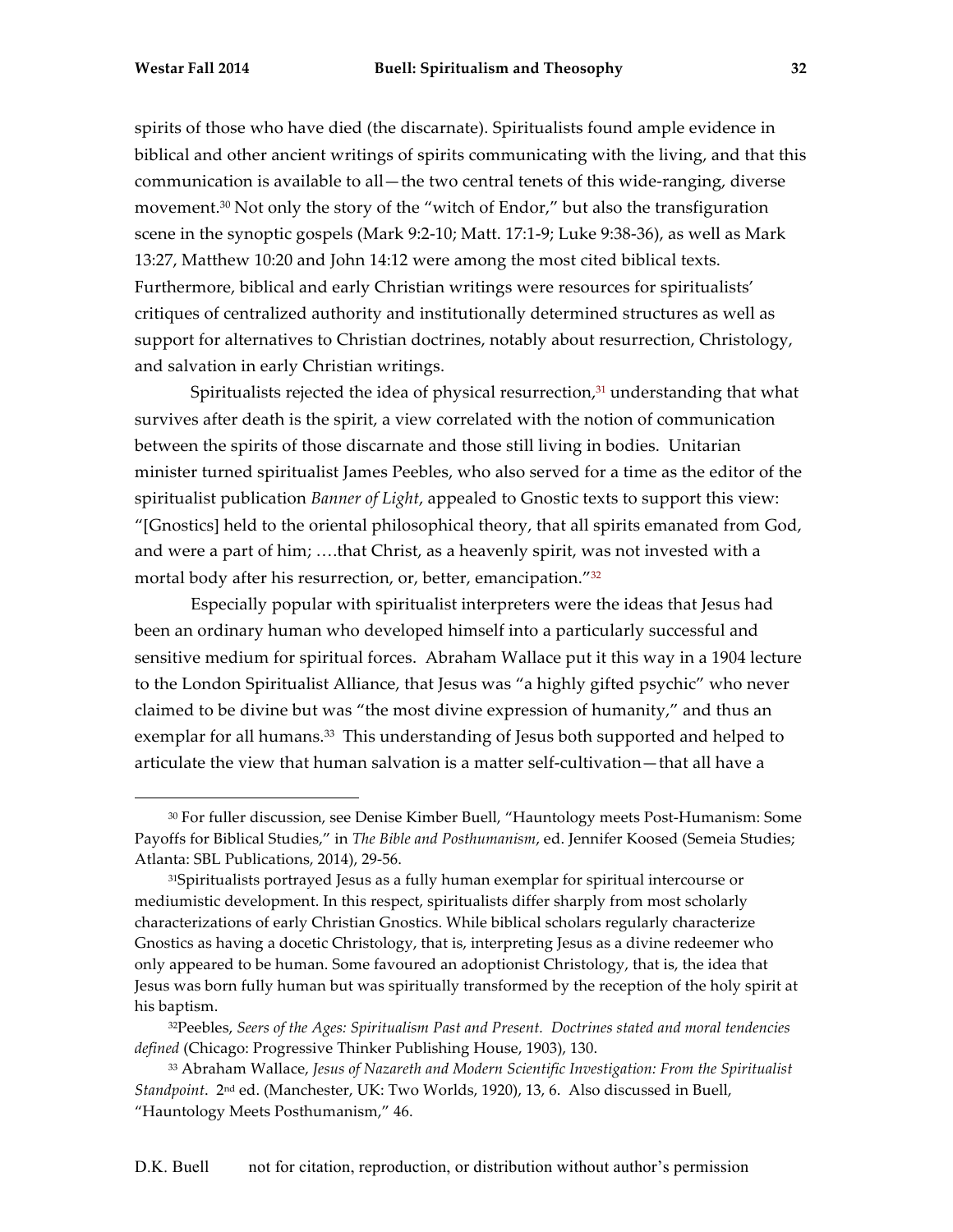"Christ principle" within that can be developed, that is the link between one's living self and the spiritual plane. Peebles's strongly individualist notion of salvation nonetheless presupposes that the self is permeable: we all have a Christ-principle within and thus are fundamentally connected; we each must pursue our own salvation through soulgrowth, but that means the living person ought to become a medium for spirits; this kind of salvation through ministering spirits is available to everyone; and indeed this is what Jesus did. For spiritualists, there are spirits out there to engage; spirits *and* mediums may be deceitful, so one can and should cultivate one's body to be the best medium for spirits and to ensure one's own spiritual advancement.<sup>34</sup>

Peebles was typical in asserting that salvation does not require the doctrine of atonement—Jesus death on the cross is not interpreted as the central theological event:

Personal character, not the sacrificial blood of goats and kids under the law, not Christ's under the gospel, decide your individual destiny. Jesus' merits saved him, none else. Your merits must save you. Each *soul* is a manger, cradling a savior--God in man. The blood of one cannot atone for the sins of another.<sup>35</sup>

Some spiritualists left their congregations and those who remained were often censured for lack of attendance or doctrinal deviance, especially on the matter of rejecting atonement theology.36

Spiritualists regularly criticized Christian churches of their day as ossified and doctrinally misguided. As Peebles put it,

The age demands, not aping shadows, gloved gentry, nor cowled clergymen fashioned to order in 'Theological Seminaries,'….not sluggish conservatives infected with stagnant, deathly torpor, staying on earth as do oysters in their beds, praying for the Millenium, because they then hope to 'sit'—sit under 'ambrosial' vines—fearing to brush down cobwebs in their temples lest the roof fall in, and piously opposing the 'new moon,' out of a profound respect for the old, forgetting the Carlylean maxim, that the 'old skin never falls from the serpent till a new one is formed;' but it demands men and women enthusiastic

<sup>34</sup> See Bret Carroll, *Spiritualism in Antebellum America*, 107-119.

<sup>35</sup> Peebles, *Seers of the Ages*, 92.

<sup>&</sup>lt;sup>36</sup> Ann Taves adduces the case of a woman from my hometown of Oberlin, OH, Elizabeth Schull, who was charged with "not attending church for two years, denying the 'divinity of Christ and the doctrine of the atonement,' and 'embracing modern Spiritualism" (*Fits, Trances, & Visions*, 181). Shull, whose reply Taves quotes, appealed to the authority of her ministering angels and on the correspondence between modern and ancient spiritualism to defend herself.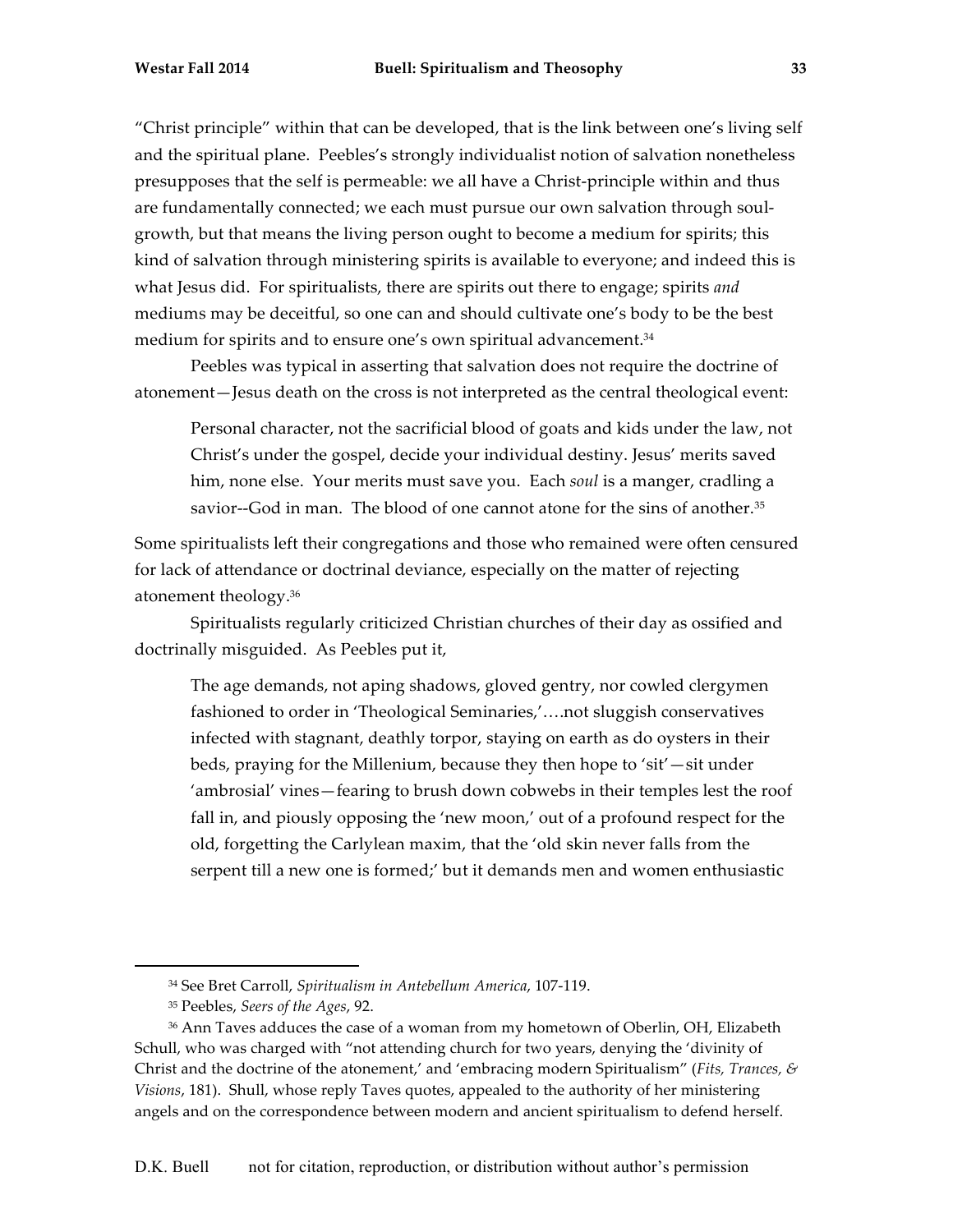and full-orbed, *who see in every soul a possible Christ*, in every life a symbolthought of God…37

Peebles emphasizes the idea that religiosity emerges from the individual not the institution. As Bret Carroll has persuasively argued, spiritualism developed as a movement that simultaneously embraced strong individualism and structure, especially adapting Swedenborg's cosmological visions of heaven and combining them with a concern to establish order in American society that they perceived to have been lost in the time since America's founding. Thus, while critical of religious institutions, spiritualists were not anarchists but appealed both to Christian and American origins as the two ideal forms they aimed to restore in their lives, directed by spirit guides.<sup>38</sup>

We find these kinds of ideas echoed in—or projected onto—descriptions and assessments of Gnosticism in early Church history in other scholarly writings. For example, in his 1868 lectures on "Gnostic Heresies," Oxford scholar Henry Longueville Mansel argued that "Gnostics" aimed to place human knowledge above divine revelation,<sup>39</sup> and rejected the idea of "redemption from sin" and the idea that evil takes the form of sin "as a transgression on the part of a moral agent against the laws and will of a moral Governor," thus challenging the doctrines of both original sin and atonement.40

Mansel defined Gnosticism as a distinctively Christian heresy; although he thought that the concept of gnosis and a philosophical perspective arising from its significance should be traced to Plato with Philo as an important Jewish interpreter, he held that "it is not till after the Christian era that the term [gnosis] comes into use as the distinct designation of a certain form of religious philosophy." He continues,

in their actual use, if not in their etymological meaning, the terms Gnostic, Gnosis, Gnosticism, as names of a sect of philosophers or the doctrines professed by them, have been employed exclusively with reference to philosophical

<sup>37</sup> James M. Peebles, *Seers of the* Ages, 18-19. In turn, spiritualists came under fire, esp. by clergy (see Ann Taves, *Fits, Trances, & Visions*, 180-190).

<sup>38</sup> See Carroll, *Spiritualism in Antebellum America*, 9, 16-34, 36, 40, 60-84, 152-76. The idea that Gnosticism "failed" because its adherents eschewed institutional structures persists, relying on a casting salvation by *gnosis* as individualistic and thus inimical to organized communities of Christians, held together by common practices (see e.g., Elaine Pagels, *The Gnostic Gospels* [New York: Vintage, 1979], 142, 178-179).

<sup>39</sup> Henry Longueville Mansel, *The Gnostic Heresies of the first and Second Centuries*, ed. J. B. Lightfoot (London: John Murray, 1875), 8.

<sup>40</sup> Mansel, *Gnostic Heresies*, 12, 13.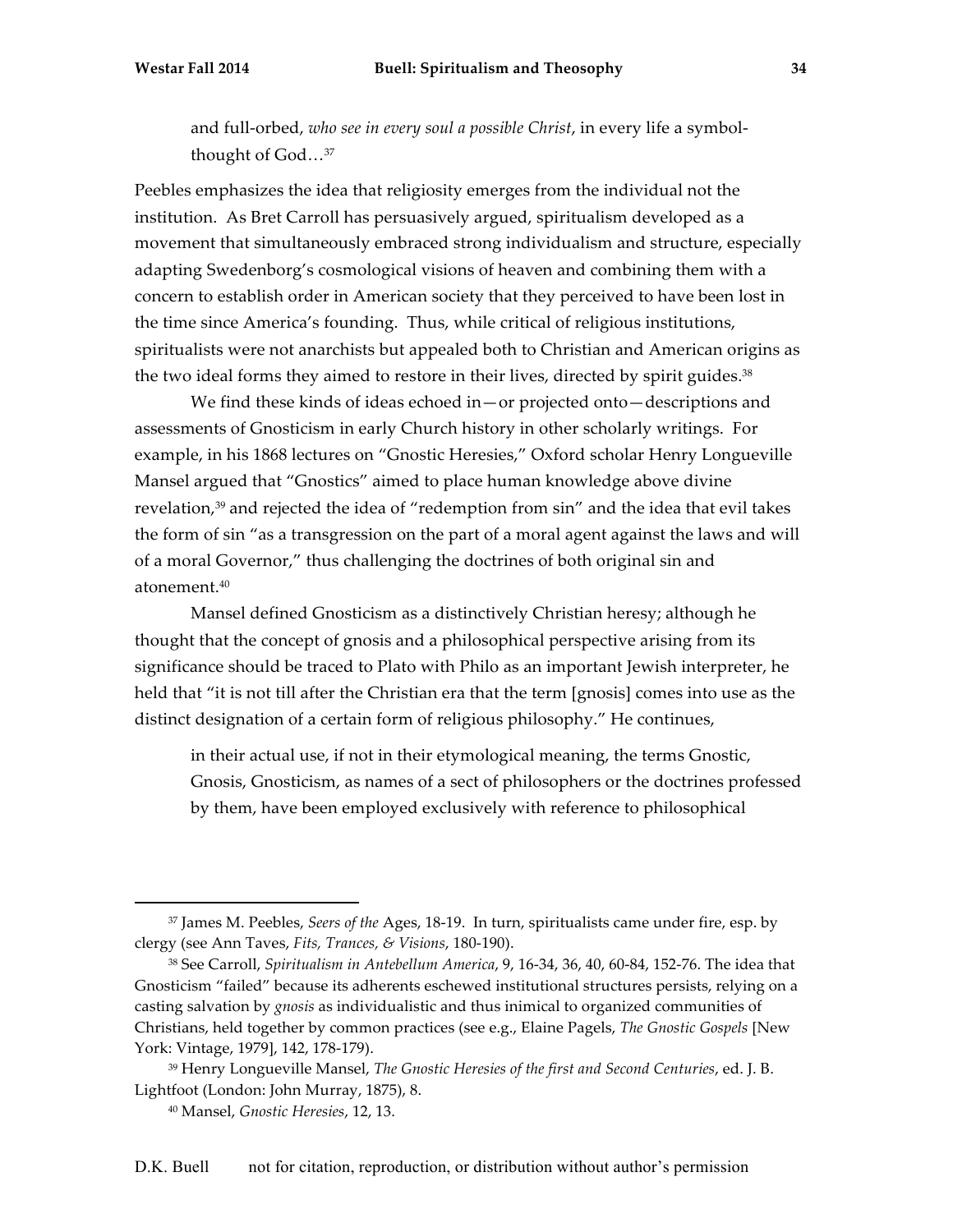systems which have distinguished themselves, not merely as ontological speculations, but also as heretical perversions of Christianity.<sup>41</sup>

For Mansel, what makes Gnosticism a Christian heresy and not simply a "philosophy from which the name and many of the leading ideas of Gnosticism are borrowed" is "the idea of Redemption—of a Divine interposition to deliver the world from the dominion of evil and its consequences."42 He also claimed that Gnostics "revived the idea, familiar to the heathen but wholly alien to the spirit of Christianity, of one religion for the wise and the initiated, and another for the ignorant and profane vulgar."43 These criticisms that Mansel launches define almost exactly the disputed areas between those aligned with spiritualism on the one hand, and those aligned with institutional Christianity including more biblical scholars, on the other hand.

Similarly, for Harnack a generation later, Gnosticism threatened the notion that God created this world and the idea of redemption through Jesus' death. Gnosticism's syncretism, in his view, led Gnostics to embrace what he saw as the Hellenistic "somasema" (body as a tomb) dualism of spirit and flesh and to make a false distinction between the real God and an inferior creator. These positions radically undermined the idea of Jesus' death on the cross as salvific, with that salvation being indexed by physical resurrection. Harnack recognized atonement and physical resurrection as central to the forms of Christianity that won and to be contested ideas among early Christians.

Spiritualists did not claim that any being apart from God was responsible for creation, even though they privileged "spirit" and condemned materialism as a scourge of their day. But the other specific doctrinal concerns that Gnostics were characterized as advancing as unsustainable and wrong, notably a rejection of physical resurrection and the doctrine of atonement, were ones spiritualists made vividly central in their critiques of contemporary forms of Christianity.

Yet another characterization of Gnosticism may bear traces of spiritualism, namely, associations of Gnosticism with corruption of Christianity by "foreign" thought, and anti-institutionalism and doctrinal "heresy." Harnack, for example, famously described Gnosticism as "acute hellenization:" "Gnosticism in all its phases was the violent attempt to drag Christianity down to the level of the Greek world."44 Some spiritualists did view ancient Gnostics as indebted to sources predating Christianity; Peebles, for example, suggested that the eternal truths he proferred had their historical origin in India and had traveled by way of Egypt and Judea to make their way into

<sup>41</sup> Mansel, *Gnostic Heresies*, 2, 2-3.

<sup>42</sup> Mansel, *Gnostic Heresies*, 3.

<sup>43</sup> Mansel, *Gnostic Heresies*, 10.

<sup>44</sup> Harnack, *History of Dogma* 2:3.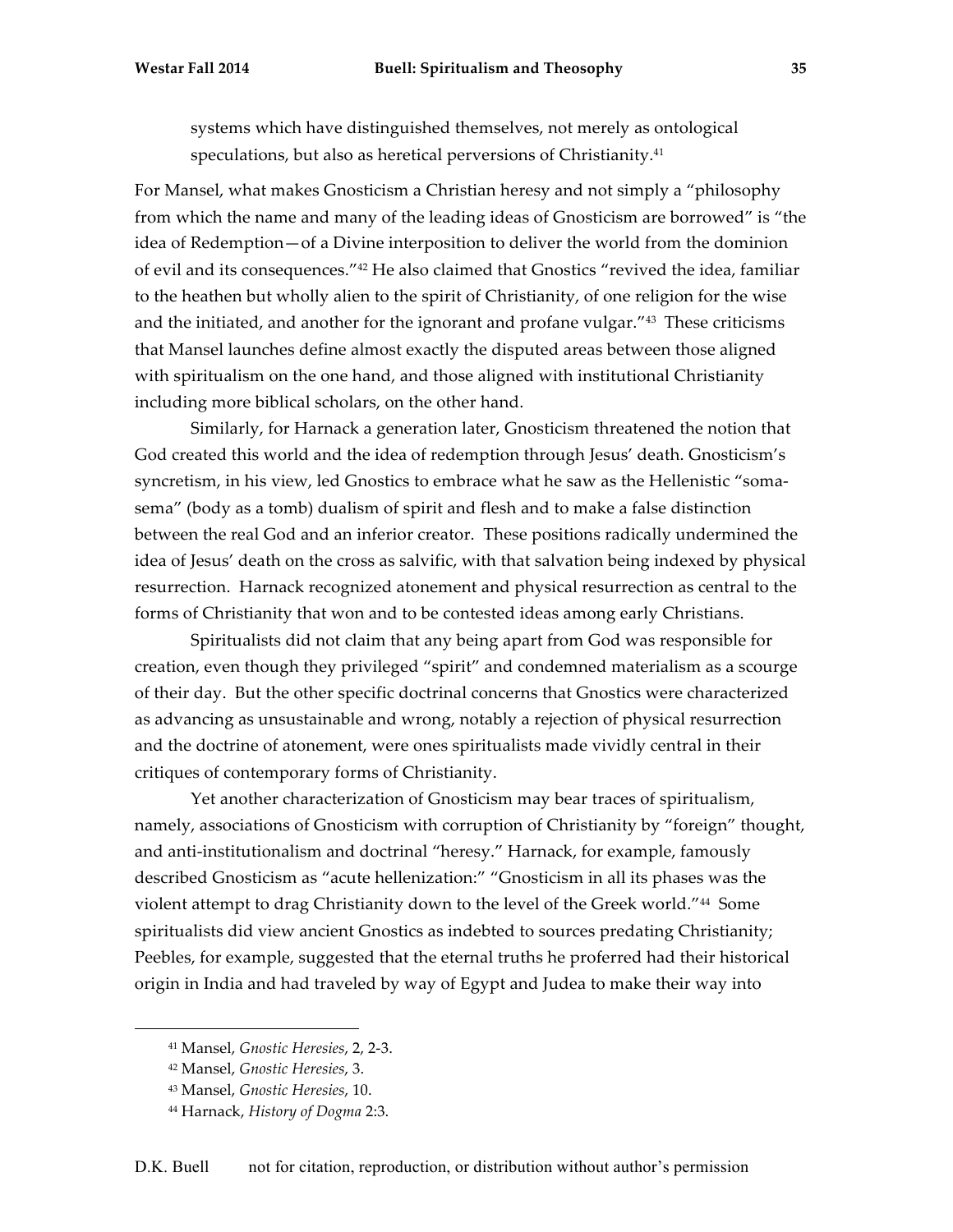Christianity only to become corroded and degraded by doctrinal and institutional deadweight: "It is averred, with great plausibility, that the Asiatic Gnostics were acquainted with the Gymnophists of India and the Magi of Persia."45

But I discern a less direct resonance between spiritualism and descriptions of Gnosticism. The ways that spiritualists employed new technologies both metaphorically and literally to explain and support their insistence that the material and spiritual worlds communicate was something for which they were well known; as Jeffrey Sconce puts it, "American Spiritualism presented an early and most explicit intersection of technology and spirituality."46 One of the early spiritualist publications, *The Spiritualist Telegraph*, was named after Samuel Morse's 1844 invention; spirit photography was a popular form of this new imaging technology; and by the end of the 19<sup>th</sup> century, the telephone and radio supplanted the telegraph as the new frontier for imagining and evaluating wireless communications, including those from spirits.<sup>47</sup> As the emergence of psychical research in the late 19th century suggests, a number of folks were willing to entertain spiritualist claims using precisely these technologies.

Psychical researchers and spiritualists, as blurry as this distinction might have been for some individuals, differed in their approach to science while both claiming scientific legitimacy. As Daniel Cottom puts it, "spiritualists...would not allow scientific authority to be owned by scientists and confined to the procedures and logic being codified with increasing rigor throughout this century;"48 spiritualists both embraced the changes in their world and resisted what we can see in retrospect was the emerging centering of authority in a discourse and practice of professionalized "science." Spiritualists forged a path through dualisms such as rational/irrational and belief/empiricism as well as spirit/matter and self/other, in ways that destabilized the security of claims about the distinction of religion from science or of the claims of any "science" to exclude experiential claims.<sup>49</sup>

 

<sup>47</sup> On photography, see Clément Chéroux et al., *The Perfect Medium: Photography and the Occult* (New Haven: Yale University Press, 2005) and Louis Kaplan, *The Strange Case of William Mumler, Spirit Photographer* (Minneapolis: University of Minnesota Press, 2008); on telephone and radio, see Sconce, *Haunted Media*, 59-91.

<sup>49</sup> As Daniel Cottom has argued, spiritualists were very much part of the Enlightenment project of and for reason. In Cottom's words, "spiritualism [was]…defined, in part, ….through a

<sup>45</sup> Peebles, *Seers of the Age*, 130.

<sup>46</sup> Jeffrey Sconce, *Haunted Media: Electronic Presence from Telegraphy to Television* (Durham: Duke University Press, 2000), 25. He further holds that "many of our contemporary narratives concerning the 'power' of electronic telecommunications have, if not their origin, then their first significant cultural synthesis in the doctrines of Spiritualism" (25). See also Carroll, *Spiritualism in Antebellum America*, 66-71.

<sup>48</sup> Daniel Cottom, *Abyss of Reason: Cultural Movements, Revelations, and Betrayals* (New York: Oxford University Press, 1991), 60.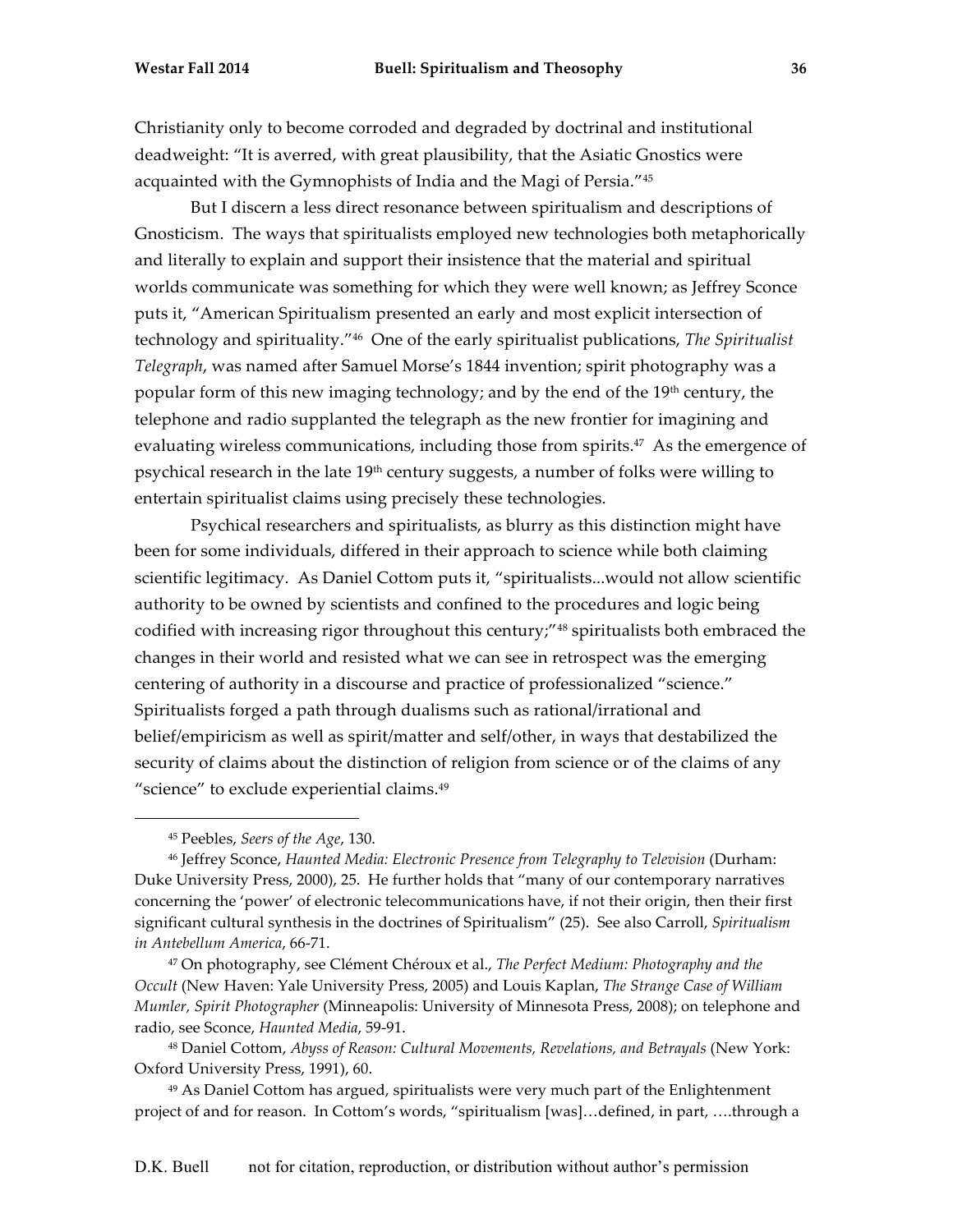In a speech delivered at the 1893 World's Parliament of Religion, Cora Richmond, a widely known medium and co-founder of the National Spiritualist Association, made this connection explicit: "all scientific minds who have investigated the phenomenal phases of this movement readily admit, and many of them openly declare that Spiritualism will compel a re-statement of science."50 In her view, some of this re-thinking entailed proofs for the persistence of the human personality after the death of the body and thus for immortality.51

Although spiritualists were critiqued for failing to meet scientific standards of investigation, they were certainly known for using and explaining themselves in terms of the latest technologies. In this combination of association with presentist concerns and divergence from what is claimed or perceived as the dominant center, spiritualism recalls the way that Gnosticism gets defined in many texts as heretical because it sullies pristine earliest Christianity with foreign and "faddish" ideas.

Directly on this point, biblical scholar Francis C. Burkitt, in his 1931 lectures on Gnosticism (funded by an endowment established by Samuel Morse!) writes: "The various forms of Gnosticism are attempts to reformulate and express the ordinary Christianity in terms and categories which suited the science and philosophy of the day."52 Burkitt's assessment of this attempt strikes me as self-consciously aware of competition in his own day over the right to articulate what constitutes real science: "when the Church of the second century rejected what seemed to be a scientific account of Religion and clung to an annalistic account it was taking a course that was

struggle epitomized by the question of who would control the name and legacy of reason" (Daniel Cottom, *Abyss of Reason*, 17).

<sup>50</sup> Mrs. Cora L. V. Richmond, "Presentation of Spiritualism. A Paper Arranged by the Guides of Mrs. Cora L. V. Richmond for the Word's Parliament of Religions at Chicago, October 1893" (Washington, D.C. National Spiritualists Association, 1893), 5.

<u> 1989 - Andrea Santa Alemania, amerikana amerikana amerikana amerikana amerikana amerikana amerikana amerikana</u>

<sup>51</sup> Richmond summarizes the scientific insights gained by the study of spiritualism as follows: " $1st$ , the existence of the individual human spirit; the continued conscious existence of the individual spirit after the change called death; the intercommunion of the two states by the voluntary action of individual disembodied spirits to and through those existing in human form; by automatic action upon the brain or any part of the human organism without the conscious concurrence of the individual acted upon; 2d, by action upon sentient or non-sentient objects without the intervention of any human being, excepting that these manifestation usually occur in the presence of a medium who does not voluntarily aid in their production; 3d, by action upon all bodies and substances upon the earth or in its atmosphere, without the intervention of any human agency, and by methods not known in any existing science. The scientific statement is the *knowledge* of a future life, *demonstrated* truth of immortality" ("Presentation of Spiritualism," 5-6, emphasis in original).

<sup>52</sup> Francis C. Burkitt, *Church and Gnosis: A Study of Christian Thought and Speculation in the Second Century* (1931; repr., New York: AMS Press, 1978), 58.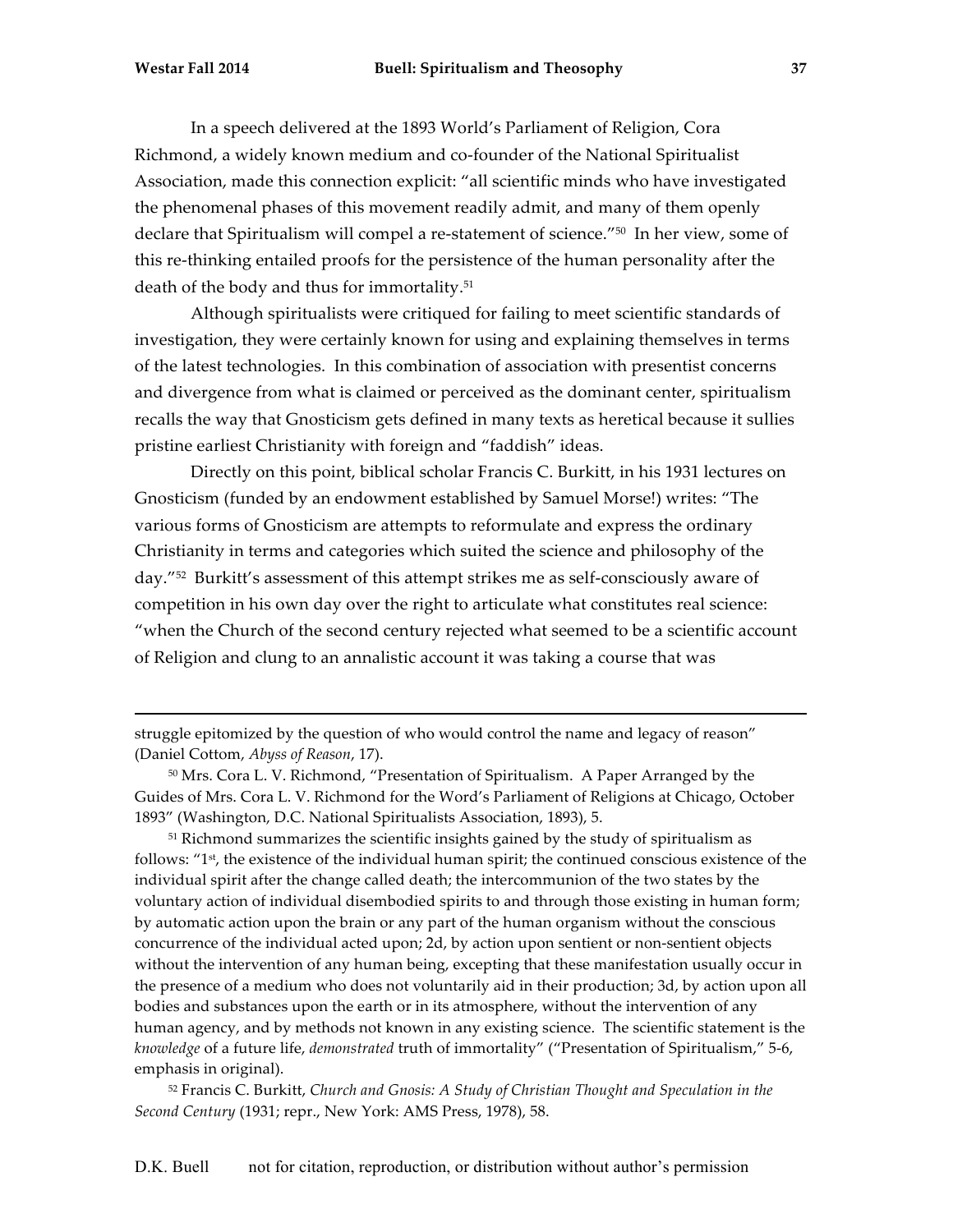appropriate to the time and therefore truly scientific."53 Robert McLoed Wilson continues this refrain in the late 1950s, without reference to science. For Wilson, "Gnosticism may on the whole be regarded as a phase of heathenism….It arises out of the attempt to express Christianity in Hellenistic terms without the safeguards which Paul and his fellow-labourers imposed on their world" (68).

## **Theosophists**

The real fact, therefore, is not that Gnosticism was a "heresy," a departure from the true "Christianity," but precisely the opposite, i.e. that Christianity in its dogmatic and ecclesiastical development was a travesty of the original Gnostic teachings. William Kingsland, *The Gnosis of Ancient Wisdom in Christian Scriptures or The Wisdom in a Mystery*54

If spiritualist views appear only spectrally in modern characterizations of ancient gnostics and Gnosticism, theosophists might be described more as forgotten or excluded ("ghosted" in the sense of disappeared from scholarly discussion). As the quotation from Kingsland above indicates, theosophists explicitly discussed (and continue to discuss) early Christian gnosis and gnostics to support their own views. In this section, I highlight two main features of theosophy that help us to understand key features of late nineteenth and early twentieth century non-theosophical discussions about Gnosticism. Theosophists stressed that the truths they found in Christianity were not unique to Christianity, which helps us to understand one facet of scholarly preoccupations with the question of the origins of Gnosticism; theosophists also found in Gnosticism evidence for multiple levels of initiation as one progresses spiritually, which helps us to understand charges of Gnosticism as elitist.

Theosophists were especially excited by the mid-nineteenth century "discovery" of the Coptic manuscript *Pistis Sophia*, which Blavatsky describes as "a genuine *evangel* of the Gnostics" and states "it is genuine and ought to be as canonical as any other gospel."55 G.R.S. Mead, who translated *Pistis Sophia* into English, argued that there was a Christianized gnosis whereby Christians could access a singular and universal gnosis, "the Religion of the Mind," which he defined as "preeminently one of initiation, of perpetual perfectioning" but also potentially available to all (1906: 16, 17, 40, 44). Mead

<sup>53</sup> Burkitt, *Church and Gnosis*, 147-48.

<sup>54</sup>William Kingsland, *The Gnosis of Ancient Wisdom in the Christian Scriptures or The Wisdom in a Mystery* (London: Allen & Unwin, Ltd, 1937), 17.

<sup>55</sup> Blavatsky, *Secret Doctrine: The Synthesis of Science, Religion, and Philosophy* (1888; 3rd edition, Covina, CA: Theosophical University Press, 1925), 2:566n.1206.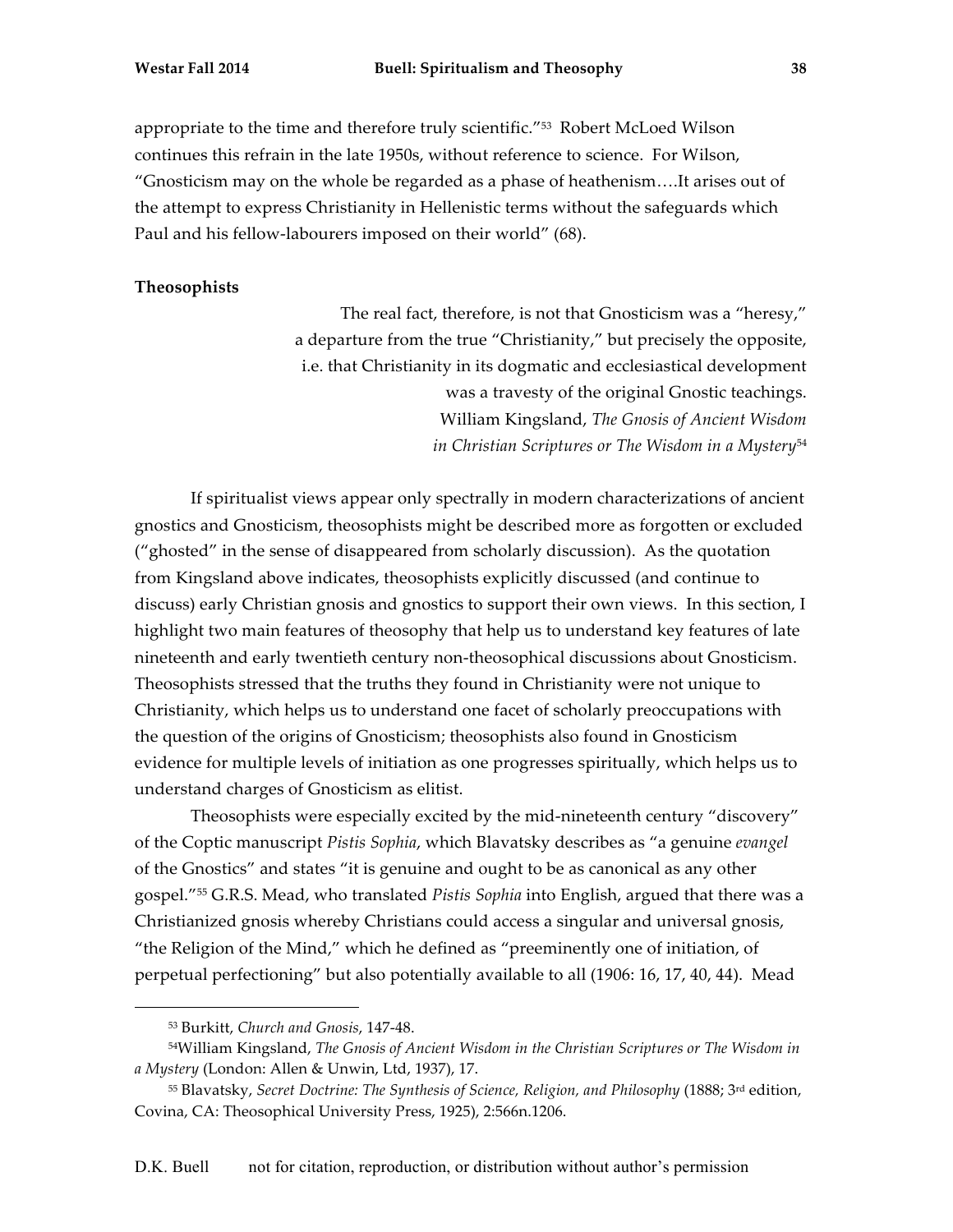contrasts gnostic Christianity with other ancient forms of Christianity that he viewed as a "saving cult" focused on surface matters. Other theosophists argued more strongly that Gnosticism was the lost essence of true Christianity and the Christian way of accessing a universal and eternal truth. Theosophists thus took an interest in defining "Gnosticism" as a positive precedent for their own views and practices.

Beginning with writings of the Theosophical Society's co-founder Helene Blavatsky, theosophists insisted that Christian Gnostics support the central theosophical claim for

the existence of one primeval, universal Wisdom—at any rate for the Christian Kabalists and students. The teachings were at least partially known to several of the Fathers of the Church….Origen, Synesius, and even Clemens Alexandrinus had been themselves initiated into the mysteries before adding to the Neo-Platonism of the Alexandrian school, that of the Gnostics, under the Christian veil.56

As this quote makes clear, Blavatksy and other theosophists argued for a universal wisdom to be discerned in sources from multiple traditions. They defined Gnostics as those within the Christian tradition who best expressed and transmitted this universal wisdom.

Jesus, Clement of Alexandria, Origen, the text *Pistis Sophia*, as well as polemical sources such as Hippolytus, Irenaeus, and Epiphanius, serve as key referent points for Theosophists in adducing the esoteric origins of Christianity, origins that they see as continuous with the knowledge available also through other sources, including Eleusynian mysteries, and some philosophical schools including neo-Platonist and Pythagorean.<sup>57</sup> As Kingsland writes:

I am not using the term Gnosis as applying merely to the tenets of certain Gnostic sects which were more or less in evidence in the early centuries of the Christian era, but I am using it in connection with a definite super-knowledge which can be traced back to the remotest ages and the oldest Scriptures of which we have any literary records, and which was taught by Initiates, Adepts, and Masters of the Ancient Wisdom in the inner circles of those Mysteries and Mystery Cults which are known to have existed in Egypt and elsewhere, even in remotest times.58

<sup>56</sup> Helene P. Blavatsky, *The Secret Doctrine* 3rd ed., 1:xliv.

<sup>57</sup> See G. de Purucker, *Studies in Occult Philosophy* (Covina, CA: Theosophical University Press, 1945), 67; Annie Besant, *Esoteric Christianity*, 51-76.

<sup>58</sup> Kingsland, *The Gnosis of Ancient Wisdom*, 14.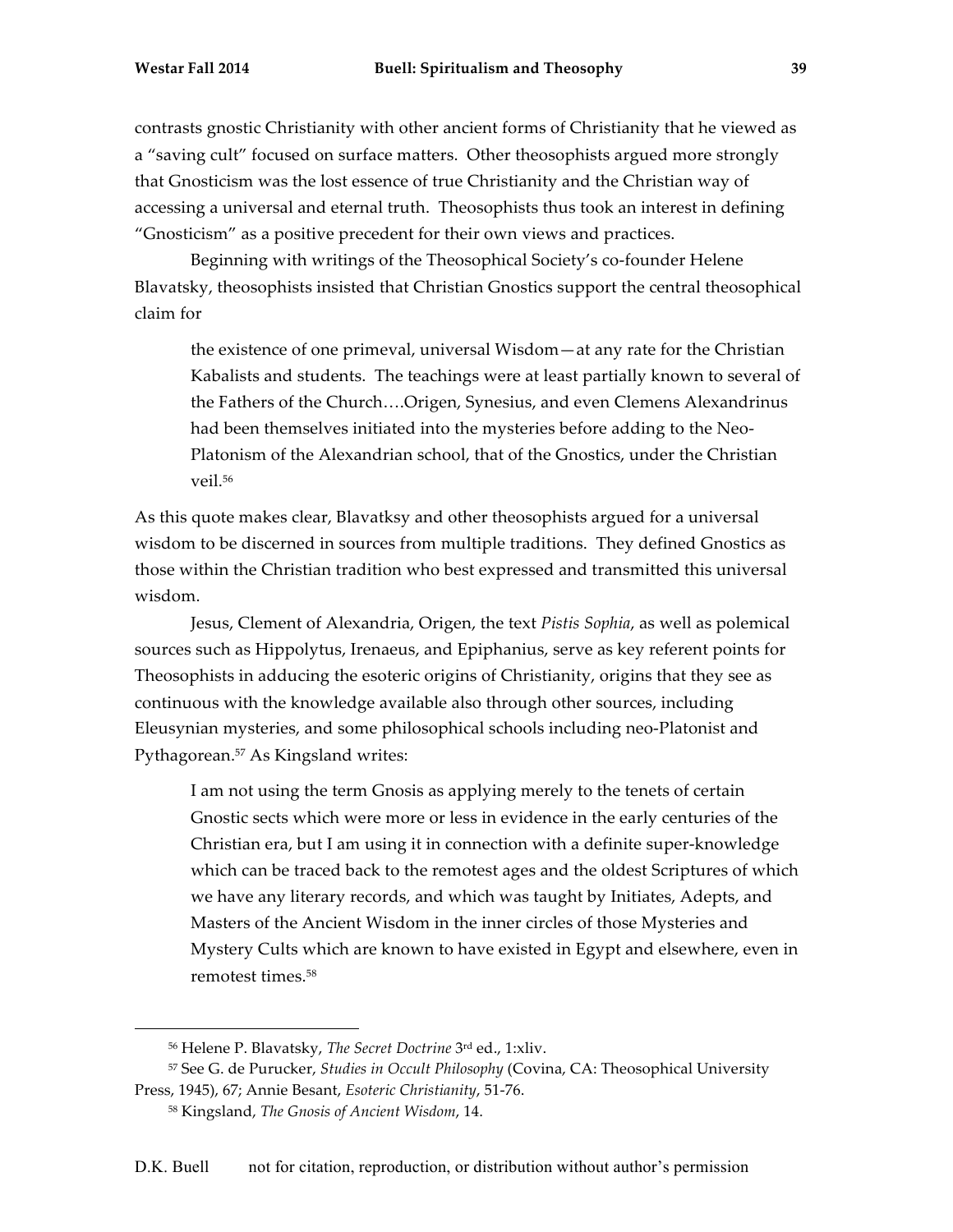We might ask whether insistence on Gnosticism as "too much Hellenism" also partly responds to this kind of claim, one that would challenge any Christian claims of not just uniqueness but need to draw sharp boundaries between what is Christian and, say, Greek philosophy or mystery cults.

As Karen King has ably discussed, a major scholarly preoccupation in the 19<sup>th</sup> and 20th century was seeking to determine the origins of Gnosticism. Should it be defined specifically as arising within Christianity—and more specifically as a heresy or aberration? Should it be defined as a non-Christian worldview, philosophy, or religion that takes a Christianized form during the second century? Regardless, scholars approached Gnosticism presuming that answering the question of its origins was crucial for locating its place and significance in the development of Christianity and for interpreting the largely polemical and negative representations of Gnostics in ancient sources such as Irenaeus, Tertullian, and Epiphanius. The theosophical insistence that Gnosticism is not only the true kernel of Christianity but also found in non-Christian sources further illuminates this concern about Gnosticism's origins.

For example, W.H.C. Frend posits that "Gnosticism may perhaps be regarded as a rival religion rather than a heretical manifestation of Christianity."59 To understand Frend's position, we need to know more about how he defines its main features and relationship to other ancient practices, ideas, and movements. Frend writes,

[Gnosticism's] approach to religion was so similar to that of other mystery cults as to have no difficult in harmonizing with them….[The Gnostic's] message, like that of a priest of Isis or Cybele was one of personal salvation obtained through successive initiations into mysteries, each providing the believer with a knowledge of how to overcome fate and outwit the planetary deities who watched over the destiny of each individual. The gnostic Christ and Mithras were both bringers of personal salvation….The rites and beliefs common to Gnostics and the worshippers of Mithras which impressed contemporary opinion were not fortuitous. Both cults were ultimately part-heirs to the astrological lore of the Chaldaeans. The characteristics of Gnosticism may be traced back to the dawn of known religion.<sup>60</sup>

Frend's comments pack in many assumptions about Gnosticism, not simply that it predates Christianity, that it resembles a mystery religion in being a religion of personal salvation through a series of initiations, that it can be traced to Chaldaean astrology in particular. For Frend, "the Gnostic shared to the full in the religious syncretism of the

<sup>59</sup> W.H.C. Frend, "The Gnostic Sects and the Roman Empire," *The Journal of Ecclesiastical History* 5.1 (April 1954), 30.

<sup>60</sup> W.H.C. Frend, "The Gnostic Sects and the Roman Empire," 29.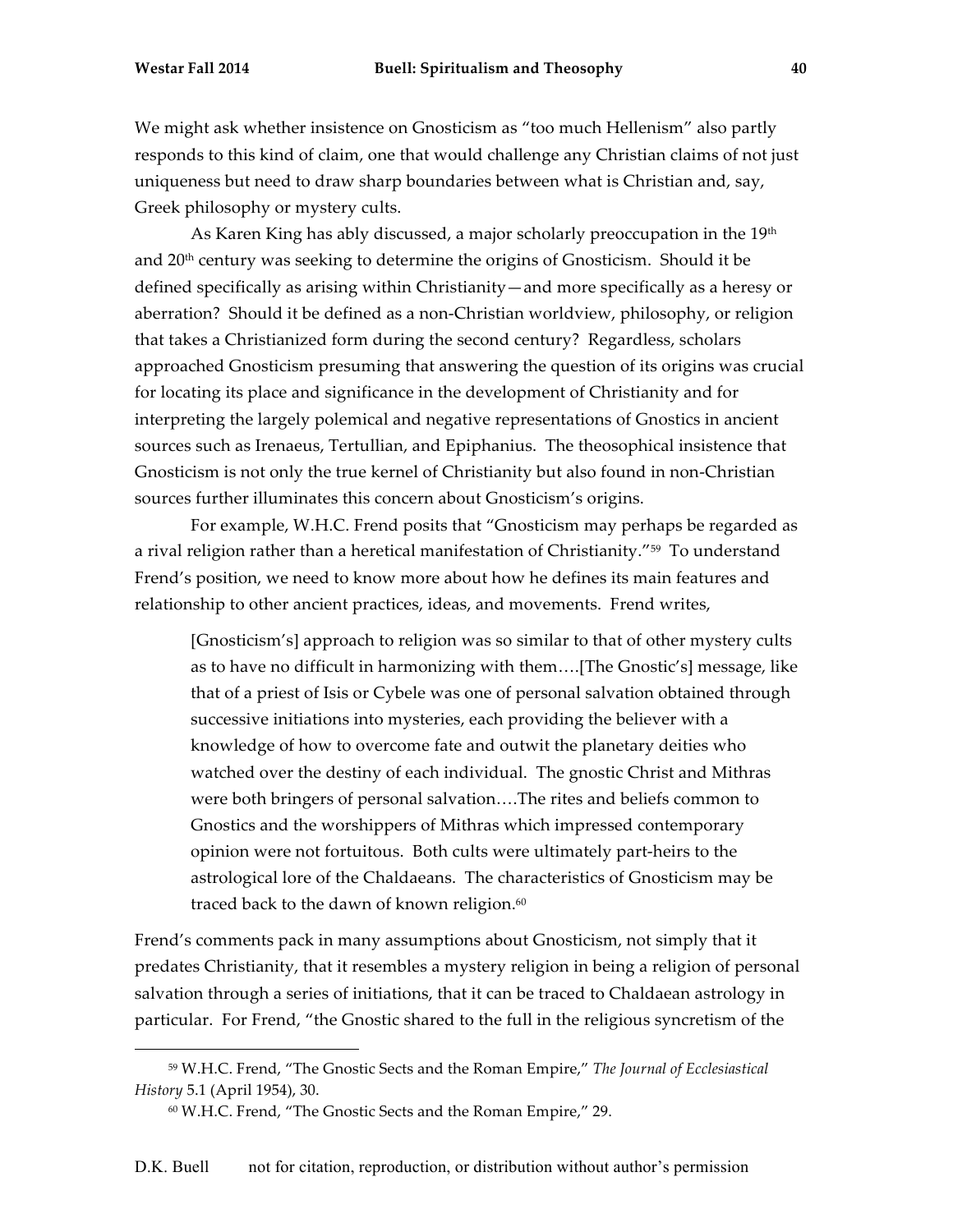age" (30), despite a "show of exclusivity and mystery-making" (30). Frend additionally characterized Gnosticism as "as school rather than a church" (29), thus lacking in communal organization. He elaborates: "The Gnostics…could make individual converts but they lacked the organization of the Catholic Church….They were not, as they put it (Irenaeus, *Adv. Haer*. iii.15.2) *ecclesiastici*" (36).

Another first generation theosophist, Charles W. Leadbeater, shows us that theosophists were well aware that they were offering a kind of counternarrative to the development of Christianity that Frend epitomizes. Leadbeter maps early Christianity as emerging along three lines: 1) "Gnostic philosophers," 2) the precursors of the "orthodox" whom he characterizes as "comparatively quiet and respectable people who, though without any knowledge of the Gnosis, took what they know of the Logia of the Christ as their guide in life," and 3) "the ignorant horde…whose only real religion was a vague hope of revolution."61 For Leadbeater, as with Harnack, the orthodox party evolved in conflict with the Gnostics but Leadbeater's valuation is the converse of Harnack's: "Being united in its distrust of the higher teachings of the Gnostics, [the orthodox party] found itself compelled to develop some sort of doctrinal system to offer instead of theirs….to set up against the true one as propounded by the Gnostics."62

Theosophists were generally insistent that Gnosticism was not uniquely Christian but rather, while Gnosticism took a distinctively Christian form, its insights permeate many traditions of the world. Indeed, Christian Gnosticism or Gnosticized Christianity could be understood as the esoteric, and thus for theosophists the true, form of Christianity that linked it fundamentally to esoteric forms of other religions.

Although sharing with spiritualists a high valuation on knowledge gained through spirit communication and revelation, and even sharing with spiritualists the idea that spiritual improvement is open to all humans, theosophists nonetheless shaped a much more clearly esoteric and hierarchical system such that individuals had to pass through stages of initiation and levels of spiritual insight.

With a strong emphasis on stages of human spiritual evolution correlating with levels of initiation into spiritual knowledge, theosophists may thus help us to understand that the attribution of elitism and secrecy to ancient Gnostics does not merely reproduce ancient heresiological polemic. Theosophists looked to Christian origins to support their claims for an esoteric or hidden dimension to all "major" religious traditions, which they viewed as springing form a common source; within early Christianity they found evidence for levels of spiritual development and initiation

<sup>61</sup> Charles W. Leadbeater, *The Christian Creed: Its Origin and Signification*, 2nd ed. (London: Theosophical Publishing House, 1917), 25, 26.

<sup>62</sup> Leadbeater, *Christian Creed*, 26.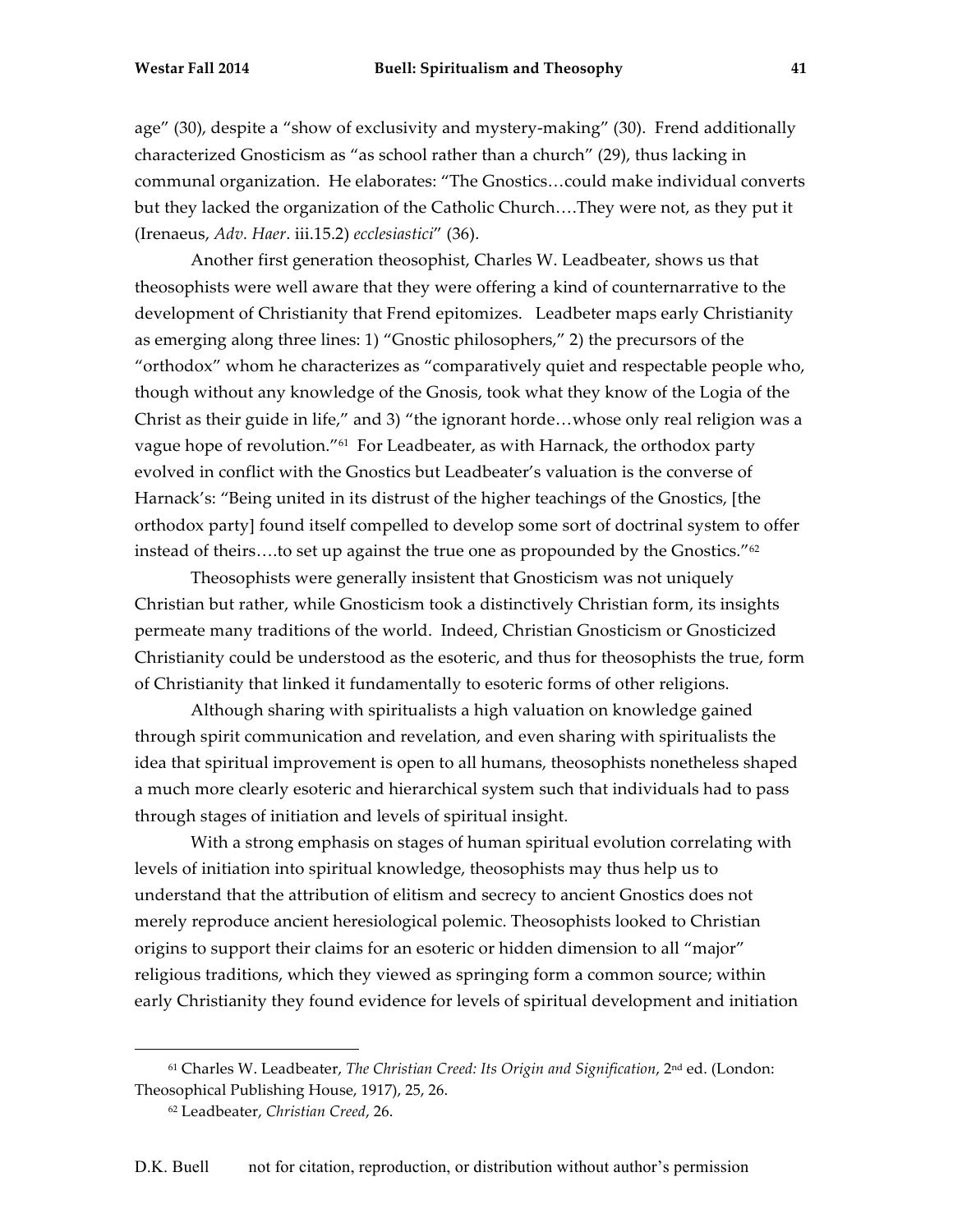in both biblical and non-canonical writings, charting a narrative of a move to suppress the esoteric dimensions of Christianity over time (which, for Theosophists, is a story of decline). Annie Besant, one of the most influential Theosophists in early  $20<sup>th</sup>$  century, aims in her 1901 work *Esoteric Christianity* "to prove clearly that in the Early Church, at least, Christianity was no whit behind other great religions in possessing a hidden side, and that it guarded, as a priceless treasure, the secrets revealed only to a select few in its Mysteries."63 For Besant, evidence for such a hidden tradition in Christianity can be found in canonical writings including gospels and Paul's letters, the work of Clement of Alexandria, and "the famous Gnostic treatise, the *Pistis Sophia*."64 According to Besant, the first few centuries of early Christianity featured the notion of secret doctrines but that, over time, especially from the 4<sup>th</sup> century onward,

even the Christians were caught up in the whirlpool of selfish warring interests. We still find scattered references to special knowledge imparted to the leaders and teachers of the Church, knowledge of the heavenly hierarchies, instructions given by angels, and so on. But the lack of suitable pupils caused the Mysteries to be withdrawn as an institution publicly known to exist, and teaching was given more and more secretly to those rarer and rarer souls, who by learning, purity, and devotion showed themselves to be capable of receiving it. No longer were schools to be found wherein the preliminary teachings were given, and with the disappearance of these, the "door was shut."65

She held that "Gnosis" is what the Mysteries communicated, $66$  a gnosis of human potential to become Christs.67 Kingsland maintains this view, a couple of generations later: "[Gnosis] is the mystic knowledge which effects regeneration, rebirth into the full consciousness of one's divine nature and powers as a 'Son of God.'"68

 

<sup>68</sup> Kingsland, *The Gnosis of Ancient Wisdom*, 14. Charges of elitism and the association of both ancient Gnostics and modern Theosophists with esoteric knowledge as a path to salvation are entangled also with theories of race. Any attention to the haunting aspects of spiritualism and Theosophy must also tackle the question of how these movements as well as the emerging fields of biblical studies and comparative religion helped to construct and perpetuate racialized and racist interpretive frameworks. I plan to explore this intersection in a future work, but see the excellent analysis by Gauri Viswanathan on their convergence in the work of Theosophist Annie Besant in colonial India (*Outside the Fold: Conversion, Modernity, and Belief* [Princeton: Princeton University Press, 1998], 182-207).

<sup>63</sup> Anne Besant, *Esoteric Christianity, or the Lesser Mysteries*, 6th ed. (Madras, India: The Theosophical Publishing House, 1953), 2-3.

<sup>64</sup> Besant, *Esoteric Christianity*, 34.

<sup>65</sup> Besant, *Esoteric Christianity*,79-80.

<sup>66</sup> Besant, *Esoteric Christianity*, 80.

<sup>67</sup> Besant, *Esoteric Christianity*, 103.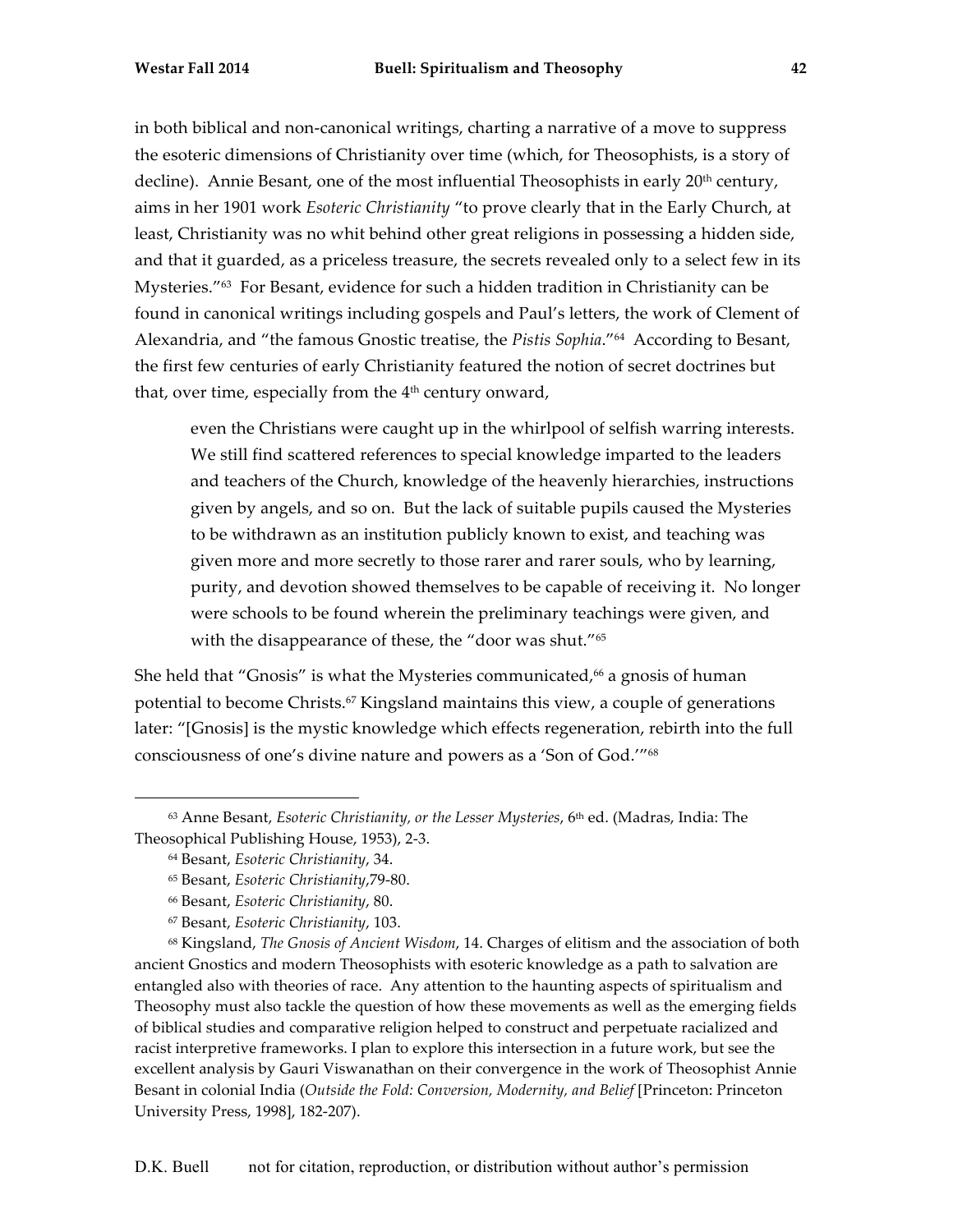Some scholars who were not theosophists also make an explicit link between ancient gnostics and theosophists, such as Wilhelm Boussett. In a 1913 work that remained influential through the 20<sup>th</sup> century, Boussett states: "Basically Gnosticism is the native soil of all bluntly supernaturalistic theory of revelation….Gnosis is…mysterious wisdom which rests upon secret revelation; *one might better call the Gnostics Theosophists*. Gnosticism is the world of vision, of ecstasy, of secret revelation and the mediators of revelation, of revelational literature and of secret tradition."69 Bousset's description of Gnosticism explicitly links it with Theosophy, on the basis of the their ideas not just of revelation but of secret tradition.

The association of Gnostics with elitism thus emerges partly by comparison with a contemporary religio-philosophical movement and not only by friendly readings of the ancient charges against so-called Gnostics and the followers of Valentinus. Certainly, ancient Christian polemicists charge their rivals with teaching that some humans are "saved by nature" while other humans are not, with "puffing themselves up" with their claims to *gnosis* while belittling other Christians for merely having faith (*pistis*); and with secret apostolic traditions. But theosophists' emphasis on both the existence and value of revelatory knowledge and also the need to acquire this knowledge through a progressive series of initiations under the guidance of those further along the path of spiritual evolution than oneself may have sharpened modern scholarly reconstructions of early Christianity.

# **The Specters of Spiritualism and Theosophy in Definitions of Gnosticism: Concluding Thoughts**

By reading scholarly discussions of Gnostics and Gnosticism from the nineteenth through mid-twentieth centuries in light of spiritualist and theosophical interpretations of Christian origins and Gnostics, we can understand facets of these discussions differently. My argument is not that spiritualism and theosophy explain everything about the category of Gnosticism but rather that these movements played an unrecognized or underappreciated role in its shaping and deployment, even at historical remove. Debates about whether Gnosticism is a phenomenon internal to Christianity or pre-Christian or overly infused with elements of its context, identification of Gnosticism as primarily a view of salvation as attained by stages of initiation through secret knowledge transmitted especially through characterizations of Gnostics as doctrinally

<sup>69</sup> Wilhelm Bousset, *Kyrios Christos: A History of the Belief in Christ from the Beginnings of Christianity to Irenaeus*, English trans. John E. Steely (1913; ET, Nashville, TN: Abingdon, 1970), 252-253; my emphasis. See also Bousset, *Hauptprobleme der Gnosis* (Göttingen: vanden Hoeck and Ruprecht, 1907).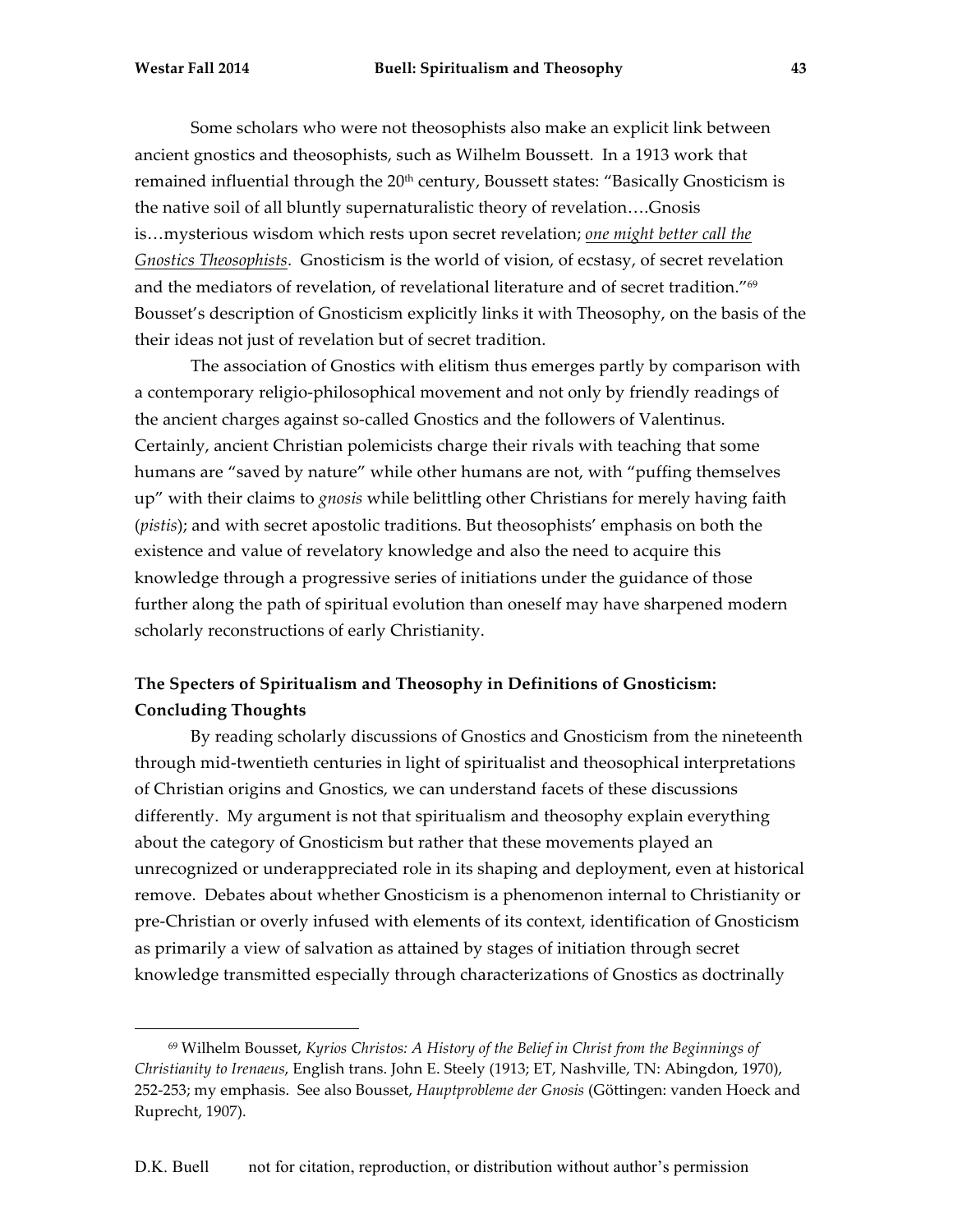problematic find counterparts in either the views of spiritualists and theosophists or criticisms made of them.

In this final section, I briefly consider how one other typical characterization of Gnosticism, dualism, might relate to the spiritualist and theosophical material considered above. In 1929 Oxford classicist and biblical scholar Burnett Hillman Streeter wrote: "What we know of Gnostic theosophical speculation is so grotesque that we are apt to wonder what there was about the movement that made it so alluring to that age as to become a really formidable enemy to the Church. No doubt its chief appeal lay in the dualism which offered a solution, theoretical and practical, to the problem of evil."70 Here and elsewhere, Streeter associates ancient Gnostics with contemporary theosophists, and indicates that ancient Gnosticism was a significant "enemy" for Christianity, especially characterized by dualism.<sup>71</sup> In the view of Streeter and others, the danger of dualism is its rejection of God as the creator of this world and the correlations they saw to problematic ethical practices (hedonistic or ascetic).

Both spiritualists and Theosophists, in their different ways, did critique their contemporaries for excessive materialism and their own assertion of the spirit as the essence of the person may make them appear either dualistic or problematically averse to real world concerns. Nonetheless, both displayed a confidence in the positive value of material existence even as they privileged spirit communications as the basis for organizing embodied life and advocated bodily practices aimed at achieving purification closer to that of spirits.

Spiritualists thought *with* the dualism of spirit and flesh while seeking to transform material, this-worldly practices. Spiritualists interpreted contact with spirits to entail an ethical obligation to the dead as well as to the living to materialize social arrangements that are more just in this life—not simply to hold on for glory in Summerland, a term coined by Andrew Jackson Davis as the glorious abode of the spirits. Indeed, spiritualists used spirit communications to comment on social issues ranging from slavery to gender inequality to U.S. displacement of Native Americans and imperialism.72

<sup>70</sup>B. H. Streeter, *The Primitive Church: Studies with special reference to the origins of Christian Ministry* (The Hewett Lectures 1928; London: MacMillan, 1929), 6-7.

<sup>71</sup> For citations and further discussion of Streeter, see Buell, "The Afterlife is Not Dead," 862- 872.

<sup>72</sup> See Molly McGarry, *Ghosts of Futures Past: Spiritualism and the Cultural Politics of Nineteenth-Century America* (Berkeley and Los Angeles: University of California Press, 2008). I do not mean to romanticize: theosophists participated in and helped to sustain and spiritualize some nasty ideas about race; not all spiritualists were progressives.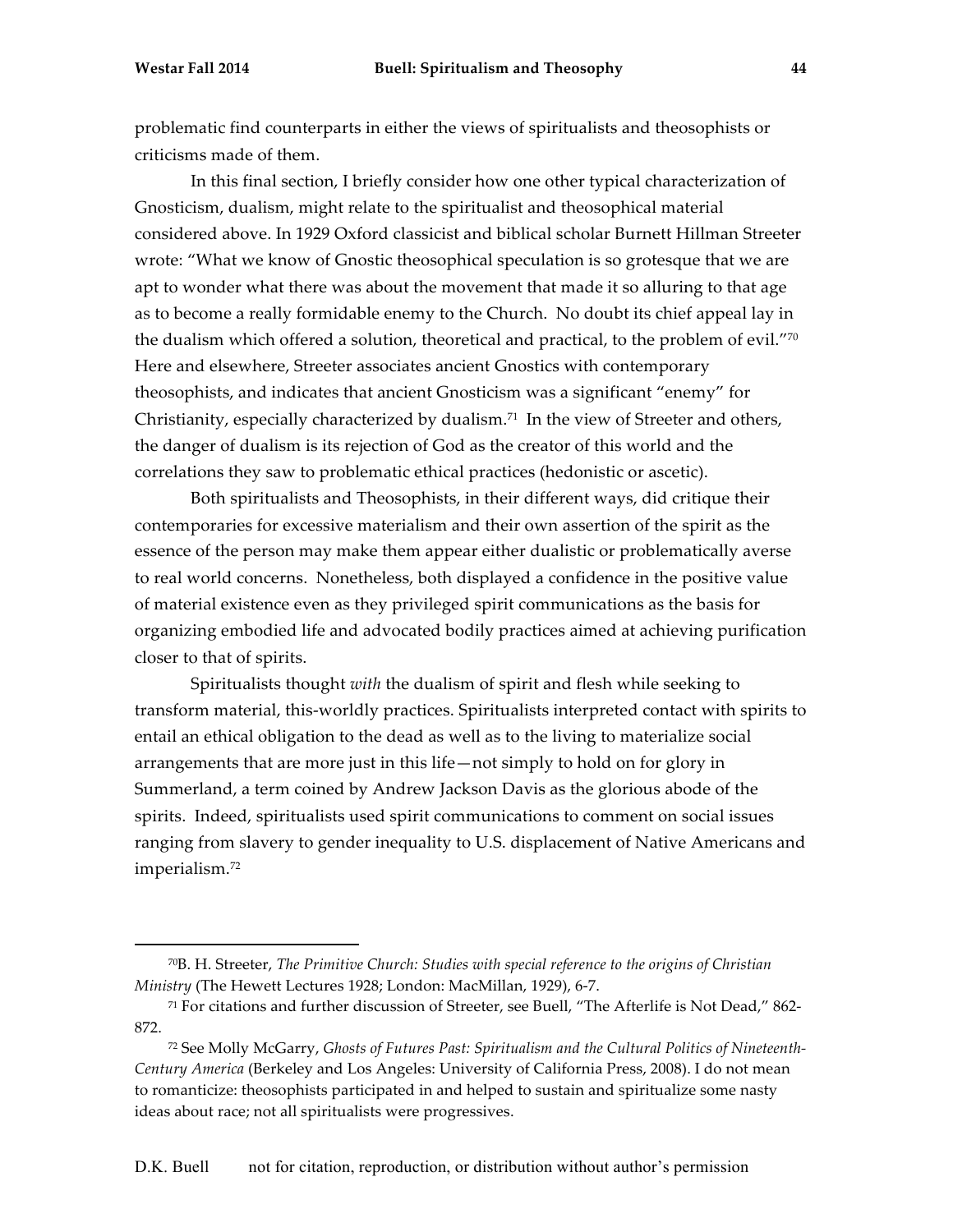Spiritualist thinking with the dualism of spirit and flesh anticipates a recent turn in scholarship on the texts and groups associated with Gnosticism. Karen King, for example, interprets the distinction between spirit and matter in the *Secret Book of John* as a critique of imperialist structures of the world, offering a cosmologically framed narrative that accounts for its current grip on the world while denying its existential legitimacy by appeal to a superior, spiritual source.73 Her reading of the *Secret Book of John* also echoes the kind of reading and social critique spiritualists performed in light of their higher valuation of the spiritual—a view that in fact did not discount the significance of how one lives while embodied.

Spiritualism and theosophy may thus constitute unrecognized precedents and sites for unrealized possibilities in both religious studies and ethics. After all, as the various forms of Christianity even today, let alone the proliferation of interpretive approaches to this tradition attest, what constitutes the broader inheritance for Christians is contested by different heirs, insiders to the plural forms of Christianity, and interpreters who distance themselves from or stand outside this entire tradition. As Jacques Derrida insists, *"one must* filter, sift, criticize; one must sort out the several different possibles that inhabit the same injunction."74 Spiritualists and theosophists activate some of the possibilities in early Christian texts, authorizing their readings under the sign of *gnosis* to embrace the idea that every human has an element of the divine within—a simultaneously individualistic and radically contingent notion of humanity—and that individuals must work out our own salvation precisely by making ourselves open to external spiritual agencies. Spiritualist practices embody a non-linear temporality—futures and pasts commingle in the present through spirit communications with the living. By contrast, historical criticism, the central method of modern biblical studies, does not accommodate the possibility of ghosts—that there might be something that could disrupt linear temporalities. To reckon with the legacy of spiritualism and theosophy on early Christian studies requires consideration of the epistemological and ontological claims of spiritualists and theosophists—claims that destabilize notions of rationality and agency by which biblical and early Christian studies have largely authorized themselves as academic disciplines.75 In other words,

 

<sup>75</sup> I build especially on Avery Gordon and Jacques Derrida's suggestions that justice ought to be the motivation for speaking in terms of hauntings and ghosts. See, Derrida, *Specters of Marx*,

<sup>73</sup> See, e.g., Karen L. King, *Secret Revelation of John* (Cambridge: Harvard University Press, 2006), 157-73.

<sup>74</sup> Derrida, *Specters of Marx: The State of the Debt, the Work of Mourning, and the New International*, trans. Peggy Kamuf (French orig. 1993; London: Routledge, 1994), 16. I do not mean to suggest that Derrida is the first to articulate this point; this is a central insight and basis for authorizing virtually all feminist, womanist, postcolonial, queer, and other liberationist as well as deconstructive engagements with biblical texts.